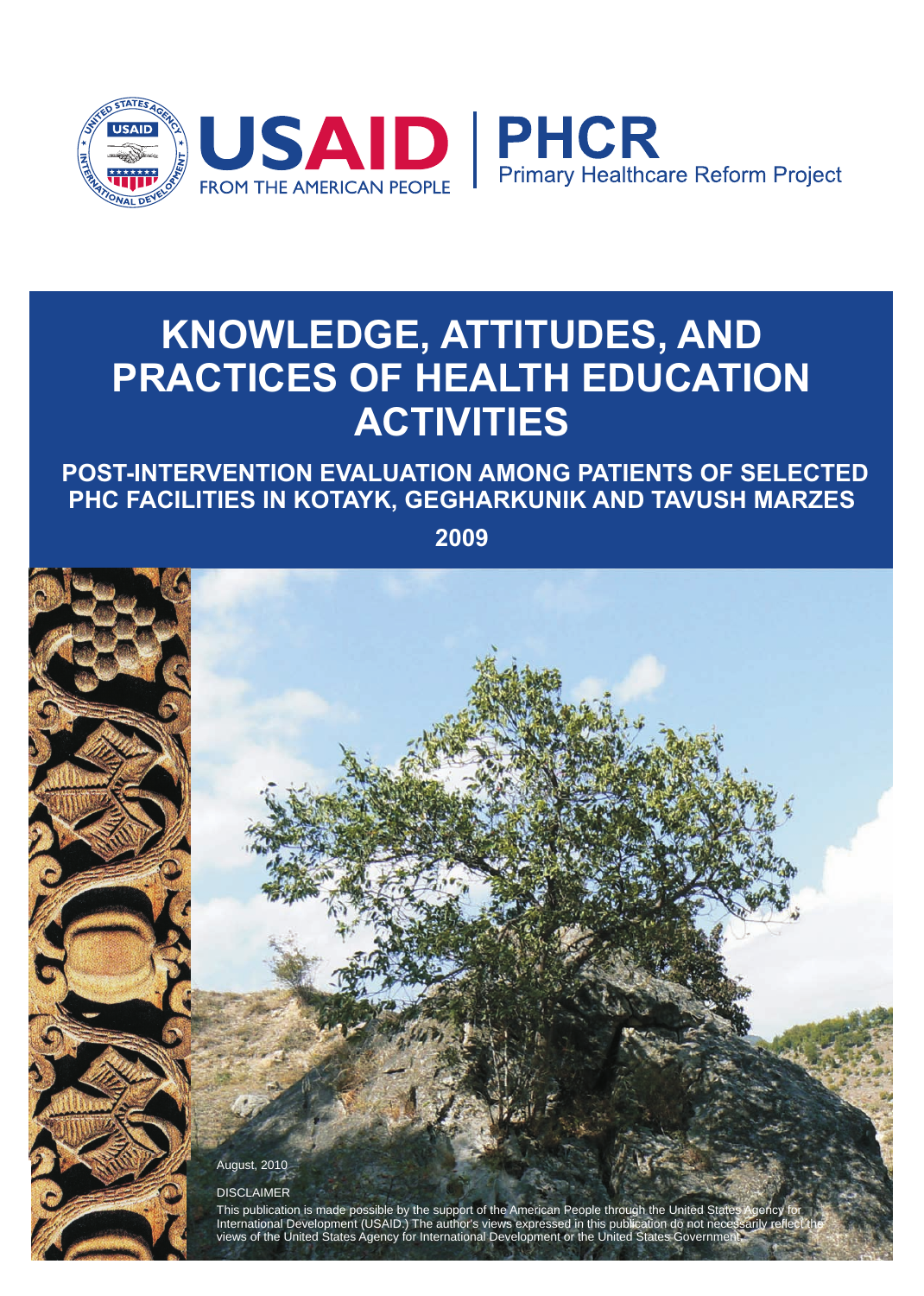# **KNOWLEDGE, ATTITUDES AND PRACTICES OF HEALTH EDUCATION ACTIVITIES**

# **POST-INTERVENTION EVALUATION AMONG PATIENTS OF SELECTED PHC FACILITIES IN KOTAYK, GEGHARKUNIK AND TAVUSH MARZES**

**2009** 

**DISCLAIMER** 

This publication is made possible by the support of the American People through the United States Agency for International Development (USAID.) The author's views expressed in this publication do not necessarily reflect the views of the United States Agency for International Development or the United States Government.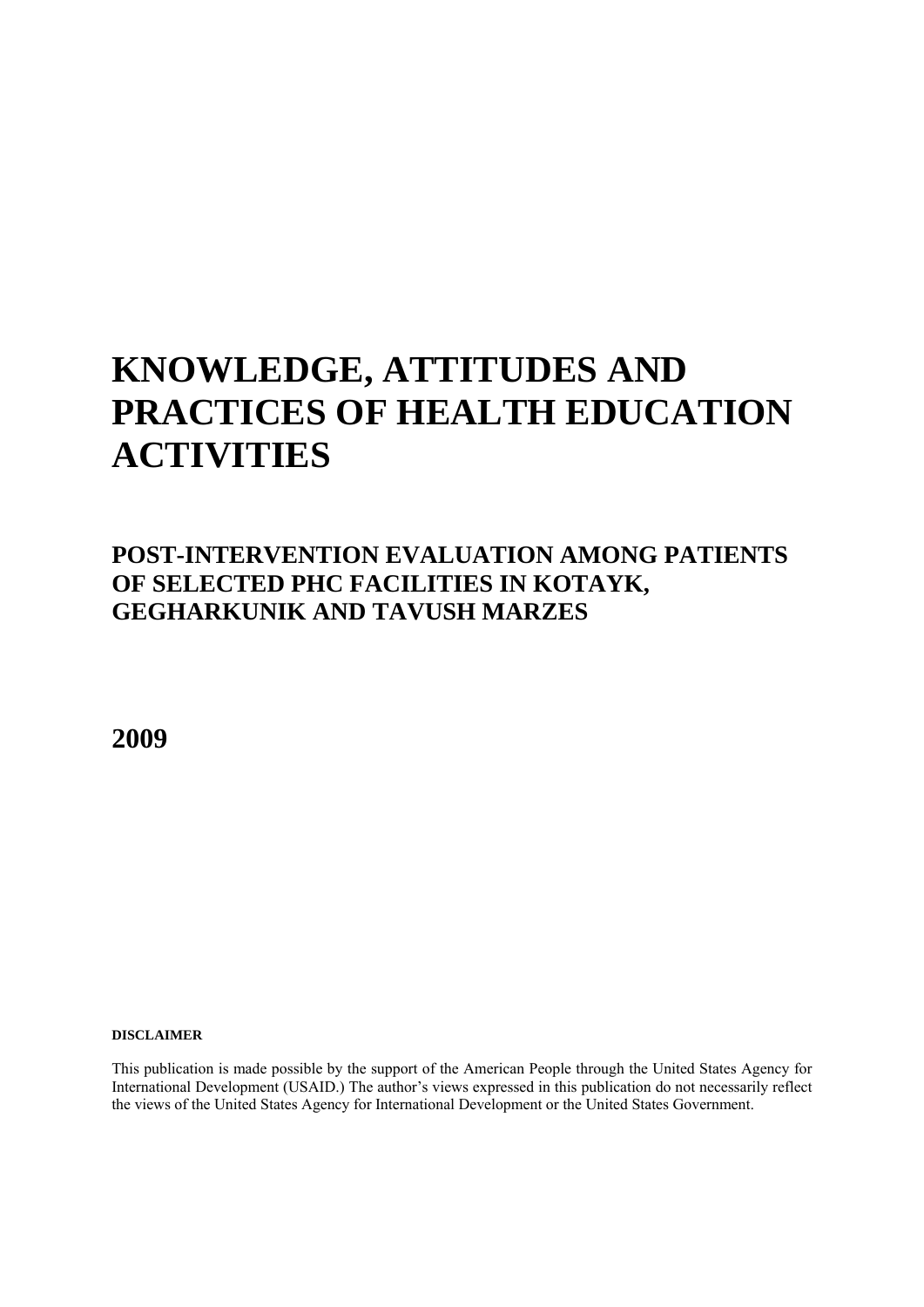### <span id="page-2-0"></span>**Preface**

The Primary Healthcare Reform (PHCR) project is a nationwide five-year (2005-2010) program funded by the United States Agency for International Development (USAID) under a contract awarded to Cardno Emerging Markets USA, Ltd. (Cardno), formerly [Emerging](http://www.emergingmarketsgroup.com/)  [Markets Group, Ltd.](http://www.emergingmarketsgroup.com/) in September 2005. The project's primary objective is the increased utilization of sustainable, high-quality primary healthcare services leading to the improved health of Armenian families. This objective is operationalized by supporting the Ministry of Health (MoH) to implement a package of six interventions that links policy reform with service delivery so that each informs the other generating synergistic effects. These six interventions address healthcare reforms and policy support (including renovation and equipping of facilities); open enrollment; family medicine; quality of care; healthcare finance; and public education, health promotion and disease prevention.

"What impact are these interventions having" and "what mid-course adjustments in the project need to be made" are questions frequently asked but less frequently funded. Fortunately, provision was made in the PHCR project to address these questions. PHCR developed a set of six tools to monitor progress and evaluate results. Three of these tools are facility-based and are designed to assess changes through a pre-test and post-test methodology at 164 primary healthcare facilities and their referral facilities. Three other tools are population-based and are designed to assess changes for the whole of Armenia's population, using the same pre-test and post-test methodology.

This report summarizes the results of a survey assessing the knowledge, attitudes, and practices (KAP) of health education activities among clients of target and comparison primary healthcare facilities in Kotayk, Tavush and Gegharkunik marzes (Zone 2). The recommendation to carry out this survey came from the mid-term project assessment that was done in September 2007 in order to better understand the Community Mobilization work carried out by PHCR's Public Education team.

The Center for Health Services Research and Development of the American University of Armenia, one of the sub-contractors to EMG, has primary responsibility for PHCR monitoring and evaluation. Dr. Yelena Amirkhanyan, Dr. Anahit Demirchyan, Dr. Varduhi Petrosyan, and Dr. Michael Thompson are the primary authors of this study. Dr. Hripsime Martirosyan and Ms. Nune Truzyan are acknowledged for their valuable contribution in all stages of the study. We would also like to thank our interviewers (primary healthcare physicians in the target marzes) for their data collection efforts, as well as the patients who participated in the interviews. We are also grateful for the excellent support received from the Ministry of Health and marz officials and the opportunity to collaborate in strengthening health services in Armenia

We trust that the findings of this study will be of value in improving health outcomes through more informed decision-making. The report can be found on the PHCR website at [www.phcr.am.](http://www.phcr.am/) Comments or questions on this study are welcome and should be sent to [info@phcr.am](mailto:info@phcr.am).

Richard A. Yoder, PhD, MPH Chief of Party Primary Healthcare Reform Project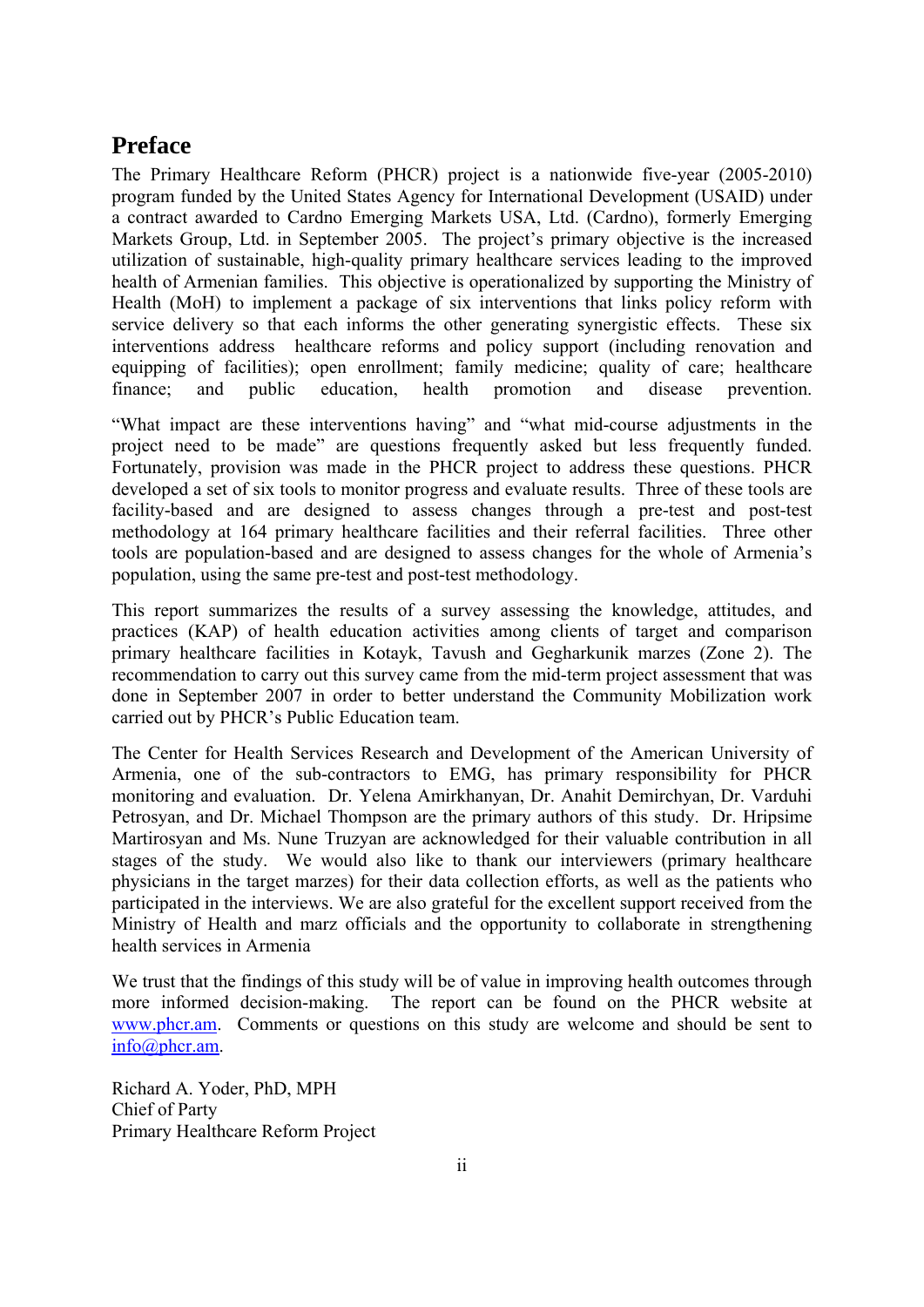# **Table of contents**

| 1.  |  |
|-----|--|
| 2.  |  |
| 2.1 |  |
| 2.2 |  |
| 2.3 |  |
| 2.4 |  |
| 2.5 |  |
| 3.  |  |
| 3.1 |  |
| 3.2 |  |
| 3.3 |  |
| 3.4 |  |
| 3.5 |  |
| 4.  |  |
|     |  |
|     |  |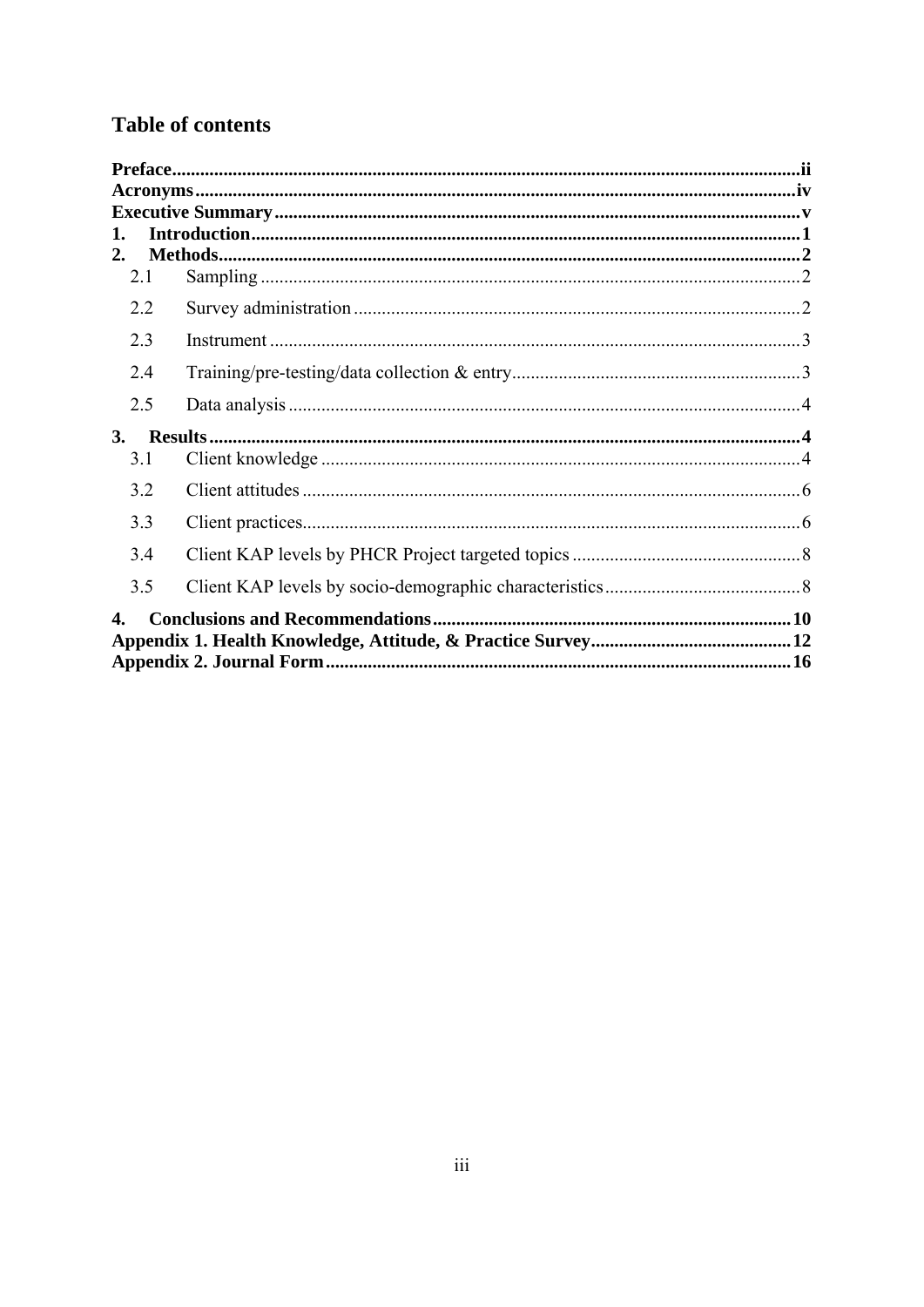# <span id="page-4-0"></span>**Acronyms**

| <b>CHC</b>   | <b>Community Health Committee</b>                  |
|--------------|----------------------------------------------------|
| <b>CVD</b>   | Cardio Vascular Disease                            |
| FAP          | Rural Health Post (from Russian abbreviation)      |
| <b>HIV</b>   | Human Immunodeficiency Virus                       |
| <b>KAP</b>   | Knowledge, Attitudes, and Practices                |
| M&E          | Monitoring and Evaluation                          |
| MoH          | Ministry of Health                                 |
| <b>PE</b>    | <b>Public Education</b>                            |
| <b>PHC</b>   | Primary Health Care                                |
| <b>PHCR</b>  | Primary Health Care Reform                         |
| <b>RH</b>    | Reproductive Health                                |
| <b>SD</b>    | <b>Standard Deviation</b>                          |
| <b>STD</b>   | <b>Sexually Transmitted Diseases</b>               |
| <b>TB</b>    | Tuberculosis                                       |
| <b>USAID</b> | United States Agency for International Development |
| <b>UTI</b>   | Urinary Tract Infection                            |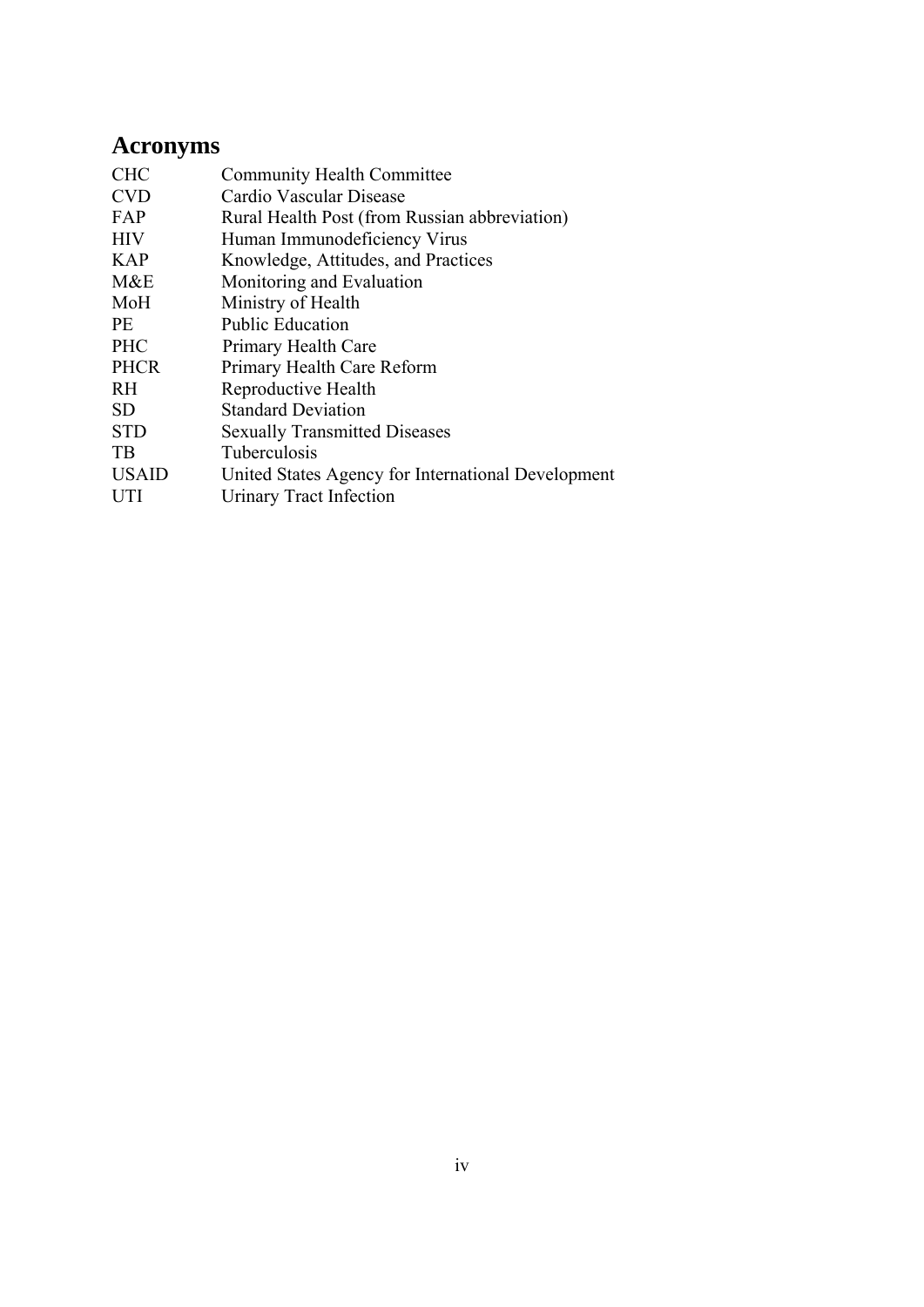# <span id="page-5-0"></span>**Executive Summary**

The purpose of this study was to identify and assess knowledge, attitudes, and practices (KAP) of health education activities among selected patients of facilities targeted by the PHCR project in Kotayk, Gegharkunik, and Tavush marzes, and how that data compare with patients in facilities not targeted by the PHCR project.

The survey was conducted in 2009 and utilized a stratified random sampling design. Selfadministered interviews were conducted with 336 clients of selected primary health care facilities in Kotayk (140), Gegharkunik (112), and Tavush (84) marzes in June-July 2009. The Monitoring and Evaluation (M&E) Team developed the KAP survey tool on the basis of the project's Public Education (PE) training modules and materials (leaflets and brochures) in close collaboration with the project's PE team. The PHCR project Chief of Party and USAID representatives reviewed the instrument.

Most respondents want to get health information primarily on topics related to prevention and management of chronic conditions, such as hypertension, cardiovascular disease (CVD), and diabetes, as well as child care and reproductive health. Though cumulative knowledge and overall KAP scores were higher in the intervention group compared to the comparison respondents, the scores were still low (about 55%). The lowest KAP scores were found for osteoporosis, hypertension, tuberculosis (TB), and diabetes. KAP scores varied by respondent characteristics. Overall KAP scores were positively associated with education level; older respondents demonstrated more favorable practice scores. Knowledge, attitude, and overall KAP scores in Gegharkunik marz were the lowest among the three marzes in Zone 2 demonstrating the need for more active education interventions in Gegharkunik marz.

Several significant findings with implications for guiding further public education activities emerged from this assessment. Though comparison of patients' cumulative knowledge scores demonstrates better results in the intervention sites, they are still low. Lack of knowledge about widespread chronic conditions emphasizes the importance to continuously address these topics during project's public education activities. Desire to receive health education materials expressed by most respondents indicates the need for continuous health education activities in communities. High smoking rates in men indicate importance of continuous and consistent efforts to reduce tobacco consumption in Armenia. Given better KAP scores in communities where CHCs are established, it is important to expand the role of CHCs, as well as to establish CHCs in villages not targeted by the project.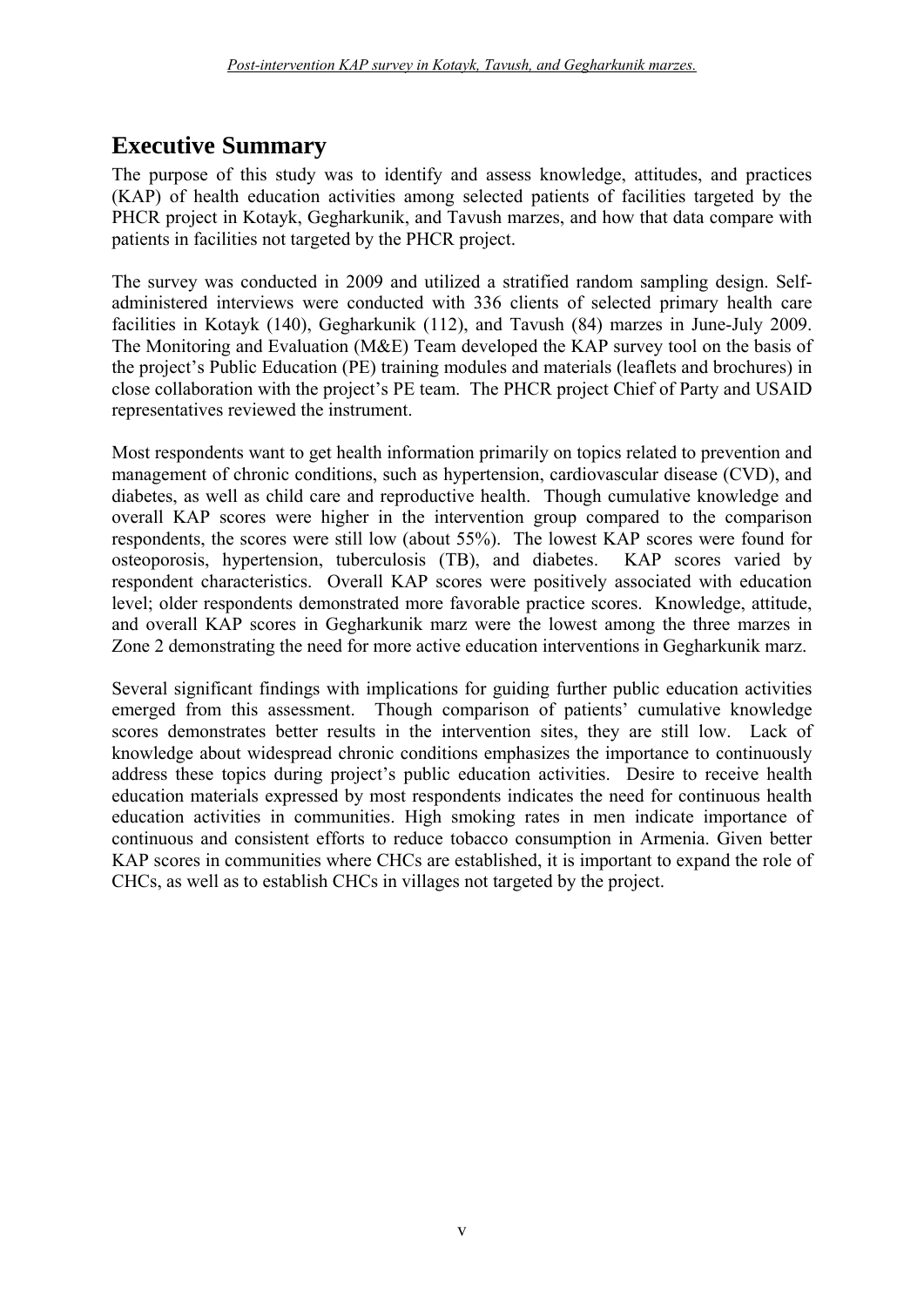# **1. Introduction**

<span id="page-6-0"></span>The Primary Healthcare Reform (PHCR) project is a nationwide five-year (2005-2010) program funded by the United States Agency for International Development (USAID) under a contract awarded to Cardno Emerging Markets USA, Ltd. (Cardno), formerly [Emerging](http://www.emergingmarketsgroup.com/)  [Markets Group, Ltd.](http://www.emergingmarketsgroup.com/) in September 2005. The project's primary objective is the increased utilization of sustainable, high-quality primary healthcare services leading to the improved health of Armenian families. This objective is operationalized by supporting the Ministry of Health (MoH) to implement a package of six interventions that links policy reform with service delivery so that each informs the other generating synergistic effects. These six interventions address healthcare reforms and policy support (including renovation and equipping facilities); open enrollment; family medicine; quality of care; healthcare finance; and public education, health promotion and disease prevention and public education, health promotion and disease prevention.

The six main components of the PHCR Project are run in partnership with IntraHealth International Inc., American University of Armenia, Overseas Strategic Consulting, Ltd., and include the following activities:

**Expansion of Reforms**: assisting the Government in establishing a supportive regulatory environment for the advancement of reforms; renovating and equipping primary healthcare (PHC) facilities nationwide; designing and delivering training to facility management

**Family Medicine**: developing up-to-date curricula and training materials for continuous medical education; supporting independent family medicine group practices; providing training to family physicians and nurses

**Open Enrollment**: introducing the open enrollment model, where every resident registers with a PHC physician, in the Armenian healthcare sector to promote customer-oriented services by fostering competition among providers

**Quality of Care**: improving the quality of care by introducing state-of-the-art quality standards and quality assurance procedures; introducing provider licensing and accreditation regulations

**Healthcare Finance**: increasing the transparency and efficiency of the distribution of healthcare funds through improved service costing and performance-based contracting practices; enhancing accountability at the facility level; facilitating the use of National Health Accounts

**Public Education**: enhancing awareness about PHC services offered; improving understanding of open enrollment and acceptance of family medicine providers; promoting healthy lifestyle and health-seeking behavior.

The Project utilized a regional scale-up approach, which allowed for expansion of reforms throughout the country over the life of the project. Kotayk, Gegharkunik, and Tavush marzes (Zone 2) were targeted by the Project for the second and third years of implementation. To increase the awareness of common health risks and promote health seeking behavior, the Public Education (PE) component of the PHCR Project developed a strategy of healthfocused community mobilization that used local NGOs to train Community Health Committees (CHC). CHC is a representative body of volunteers consisting of different community stakeholders, and has a goal of disease prevention, health promotion and generating health ownership. PHCR Project developed Capacity Building and Health Education training manuals and provided Training of Trainers to local NGOs. The NGOs then trained CHCs on high priority health topics and strategies for becoming motivational agents in their communities and long-term partners in future community development activities. The CHC program was implemented in 36 communities of Zone 2. The current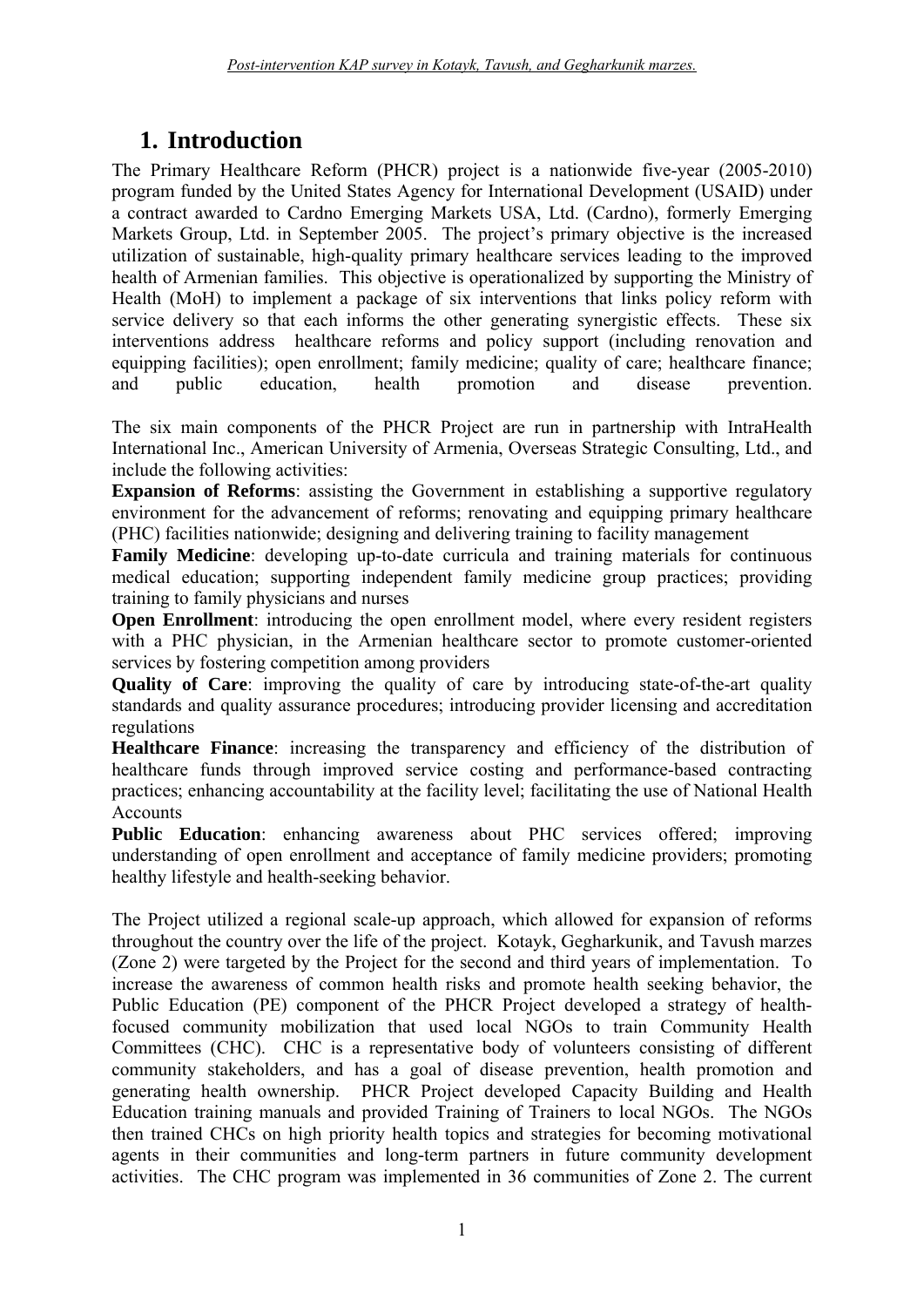assessment estimates the level of clients' health-related knowledge, attitudes, and practices (KAP) in Kotayk, Gegharkunik, and Tavush marzes to evaluate the impact of the PE component of the Project.

# **2. Methods**

### **2.1 Sampling**

<span id="page-7-1"></span><span id="page-7-0"></span>The study utilized a quasi-experimental non-equivalent control (comparison) group design. The sample included patients served by PHC facilities from both intervention and comparison sites. The sites in the intervention group were randomly selected from the list of facilities targeted by the Project in Kotayk, Gegharkunik, and Tavush marzes. The sites in the comparison group were randomly selected from the frame of PHC facilities located in the same area and not targeted by the Project or by any other similar PHC project.

The Monitoring and Evaluation (M&E) team calculated the sample size by the STATA statistical software using a formula for two sample comparison of proportions to detect a 10% pre-post difference within the intervention group, with type one error (alpha) of 0.05, and power of 0.75. The resulting sample size was 196. The sample size for the comparison group was limited by feasibility and budgetary constraints, but was sufficient to detect practically significant differences between the intervention and comparison groups. The same formula for two sample comparison of proportions was used, but with power set to 0.65 and the size of the intervention group as reported above. The calculated sample size for the comparison group was 140. The resulted sample size was sufficient to detect differences between intervention and comparison groups, but it was not sufficient for marz level comparisons within Zone 2. In Zone 1, the sample size from each marz was adequate for marz level comparisons.

Of 55 PHC facilities targeted by the project in Kotayk, Gegharkunik, and Tavush marzes, 10 rural health posts (FAP) and 4 Medical Ambulatories (MA) were selected through stratified random sampling to meet the desired sample size of 196 respondents. The number of facilities selected from each marz was proportional to the number of facilities from that marz in the general pool of targeted facilities.

Seven FAPs and three MAs were selected for the comparison group by stratified random sampling to assure the desired sample size of 140. Another two facilities (one FAP and one MA) involved in the baseline assessment as target sites were excluded from the list of project's targets afterwards and were involved in the follow-up assessment as comparison sites, thus increasing the total number of respondents from comparison sites to 168. In two intervention sites, Tsovak MA and Haghartsin MA, CHCs were not established, and, since they were involved in project's other activities, they could not serve as "pure" intervention or comparison sites. Thus, these sites were excluded from analysis (Table 1), which resulted in 168 respondents from intervention sites involved in analysis (instead of initially planned 196).

### **2.2 Survey administration**

<span id="page-7-2"></span>Three interviewers completed 26 clusters (14 for intervention facilities and 12 for comparison facilities). For each cluster, the names and addresses of the 25 most recent clients of the selected facility were taken from the facility's journal of visits. The interviewers visited the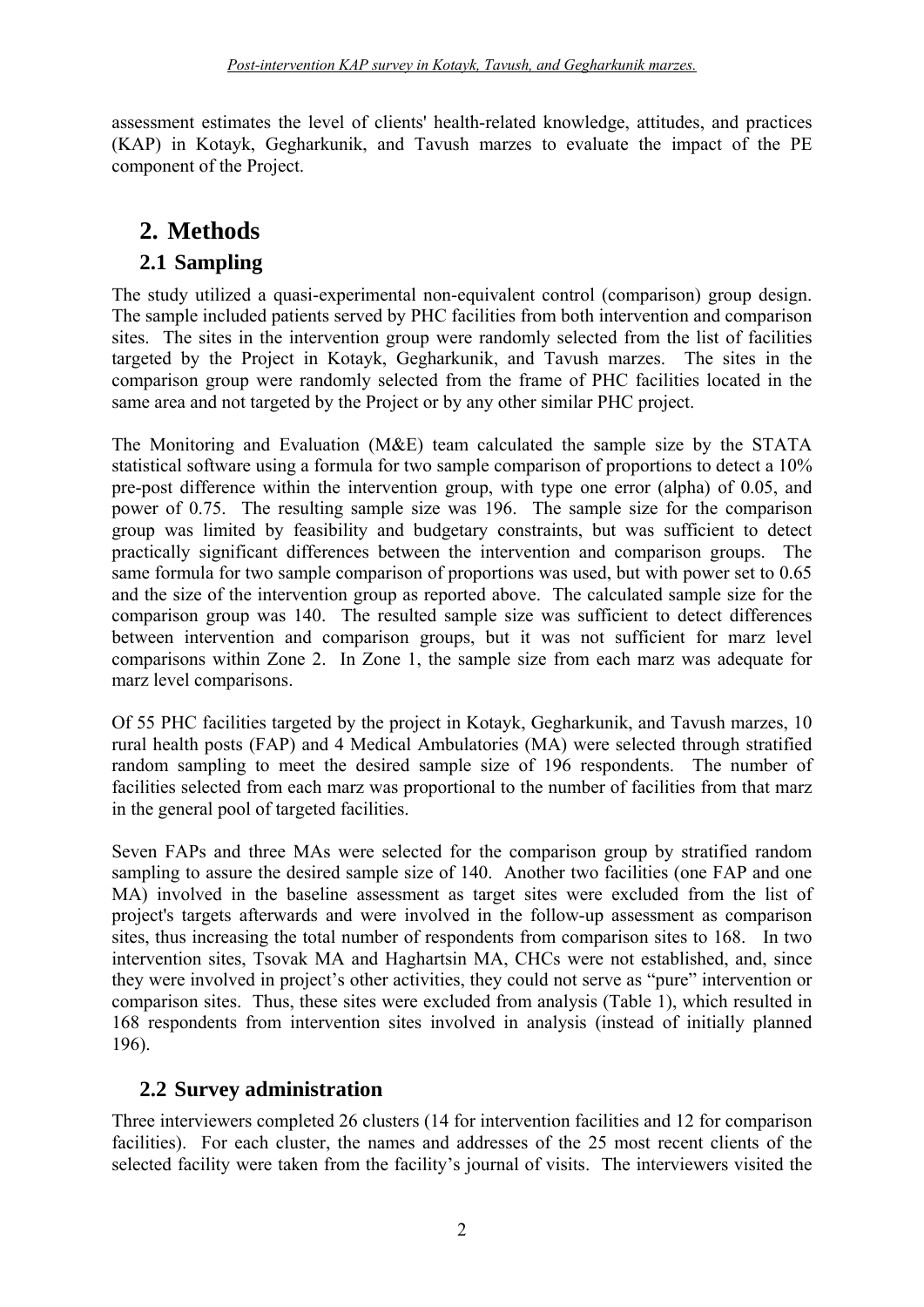selected addresses and provided a self-administered questionnaires to an eligible respondent until 14 questionnaires were distributed. The completed questionnaires were collected in envelopes (distributed along with the questionnaires) sealed by the respondents to ensure the confidentiality of the data (Table 1).

| Marz          | <b>Facility</b>          |                        |  |  |  |
|---------------|--------------------------|------------------------|--|--|--|
|               | <b>Intervention site</b> | <b>Comparison site</b> |  |  |  |
| Kotayk        |                          |                        |  |  |  |
|               | 1. Zar MA                | 1. Akunk FAP           |  |  |  |
|               | 2. Kaputan MA            | 2. Hatsavan FAP        |  |  |  |
|               | 3. Katnaghbyur FAP       | 3. Voghjaberd FAP      |  |  |  |
|               | 4. Jraber FAP            | 4. Mrgashen MA         |  |  |  |
|               | 5. Saralanj FAP          |                        |  |  |  |
|               | 6. Teghenik FAP          |                        |  |  |  |
| Gegharkunik   |                          |                        |  |  |  |
|               | 7. Gagarin FAP           | 5. Lchashen MA         |  |  |  |
|               | 8. Chkalovka FAP         | 6. Torfavan FAP        |  |  |  |
|               | 9. Tsovak MA*            | 7. Aghberk FAP         |  |  |  |
|               | 10. Akhpradzor FAP       | 8. Shorzha MA          |  |  |  |
|               |                          | 9. Aygut FAP           |  |  |  |
| <b>Tavush</b> |                          |                        |  |  |  |
|               | 11. Tovuz FAP            | 10. Aygehovit MA       |  |  |  |
|               | 12. Tsaghkavan FAP       | 11. Khachardzan FAP    |  |  |  |
|               | 13. Haghartsin MA*       | 12. Teghut FAP         |  |  |  |
|               | 14. Hovk FAP             |                        |  |  |  |

**Table 1. PHC facilities (intervention and comparison groups), Zone 2** 

*\*CHCs not established, excluded from analysis* 

### **2.3 Instrument**

<span id="page-8-0"></span>The KAP survey was designed to compare the level of health-related knowledge, attitudes, and practices in selected project target communities with comparison communities not targeted by the project.

The instrument, developed in close collaboration with the PHCR PE team on the basis of its training modules and materials (leaflets and brochures), focused specifically on issues targeted by the Project: child health (including breastfeeding, child safety, and immunization), reproductive health (RH), tuberculosis (TB), diabetes, hypertension, healthy nutrition, urinary tract infections (UTI), healthy bones, and healthy lifestyle. The instrument also contained socio-demographic questions (Appendix 1). In addition to distributing the self-administered questionnaires, the interviewers completed journal forms (Appendix 2) where they recorded information regarding the interview and selection processes to document compliance with the sampling protocol and response patterns.

### **2.4 Training/pre-testing/data collection & entry**

<span id="page-8-1"></span>Interviewer training and pre-testing lasted one day in each marz. The PHCR M&E Team developed and delivered to interviewers a training guide containing important information regarding the research objectives, methods, sampling/interview administration, and timeline. Two interviewers in Kotayk marz, two interviewers in Gehgharknik marz, and one interviewer in Tavush marz participated in this assessment. The interviewers received all the items necessary to conduct the fieldwork, including facility code lists, journal forms, maps,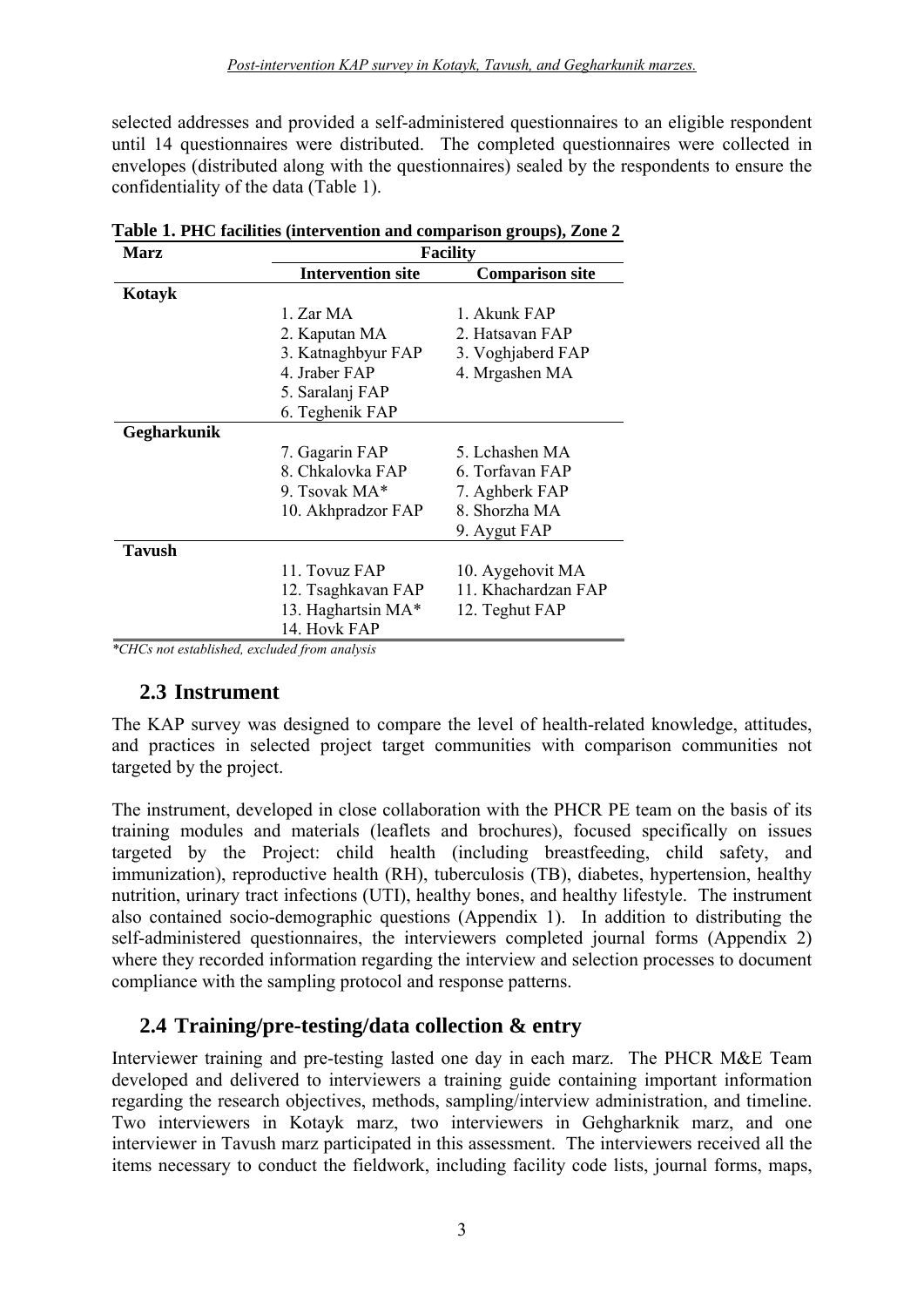instruments in Armenian and Russian, envelopes, folders, and pencils. Data collection took place in June-July 2009. Several spot-check and monitoring visits were done to data collection sites by Project Technical Assistants to ensure the accuracy of data collection. The staff of the Center for Health Services Research and Development of the American University of Armenia, trained by the Project's M&E Team, entered that data into SPSS 11 statistical package. Double entry and subsequent cleaning ensured the accuracy of the database.

### **2.5 Data analysis**

<span id="page-9-0"></span>The KAP survey, focused on health issues targeted by the Project: child health (including breastfeeding, child safety, and immunization), RH, sexually transmitted diseases (STD), TB, diabetes, hypertension, healthy nutrition, UTI, healthy bones, and healthy lifestyle. The data were analyzed by specific topic and in aggregate (e.g., child care) for both the intervention and comparison groups. In two intervention sites, Tsovak MA and Haghartsin MA, CHCs were not established, and, since they were involved in project's other activities, they could not serve as "pure" controls. Thus, these sites were excluded from analysis.

For "knowledge" items, each correct response to one of the 16 items was valued as one while incorrect or "don't know" responses were scored as zero. For the eight "attitudinal" items a score of one was given for each favorable attitude and a zero for each unfavorable or neutral response (see Appendix 1). For "practice" items (4 items), responses consistent with evidence-based recommendations were scored as one; other responses were scored as zero. The M&E team then converted these scores to percentages. Summative scores were not calculated if answers to any element were missing. This led to missing values for up to 4%, 2%, and 5% of the knowledge, attitude, and practice summary scores, respectively.

# **3. Results**

<u>.</u>

### **3.1 Client knowledge**

<span id="page-9-2"></span><span id="page-9-1"></span>The 16 knowledge items consisted of five items on child health, breast feeding, immunization, and safety; two items on healthy nutrition; two on diabetes; two on STDs; and one each on reproductive health, hypertension, osteoporosis, TB, and UTI. Table 2 provides the proportion of correct answers. The intervention group demonstrated statistically significantly better knowledge on prevention of whooping cough and vaccination, and child care and safety. Respondents from the comparison group were statistically significantly more likely to be aware of benefits of longer term breastfeeding (into the second year of child's life). The cumulative knowledge score was higher in the intervention group compared to the comparison group:  $47.9 \text{ (SD}^1\ 14.7)$  $47.9 \text{ (SD}^1\ 14.7)$  $47.9 \text{ (SD}^1\ 14.7)$  versus  $45.3 \text{ (SD } 16.1)$ .

In general, respondents demonstrated good knowledge on breastfeeding, child diarrhea and child care, threat of contracting HIV if getting an injection with unsterilized needle, threat of home-canned food for health, and that condoms cannot be reused. Less than half knew that hypertension does not cause any noticeable symptoms in its early stages; less than one quarter

<span id="page-9-3"></span><sup>&</sup>lt;sup>1</sup> SD (standard deviation) is a statistic that describes the average distance (of the observations) from the center of the data. When the observed data are tightly bunched together and the bell-shaped curve is narrow, the standard deviation is small. When the observations are spread apart and the bell curve is relatively flat, that means there is a relatively large standard deviation.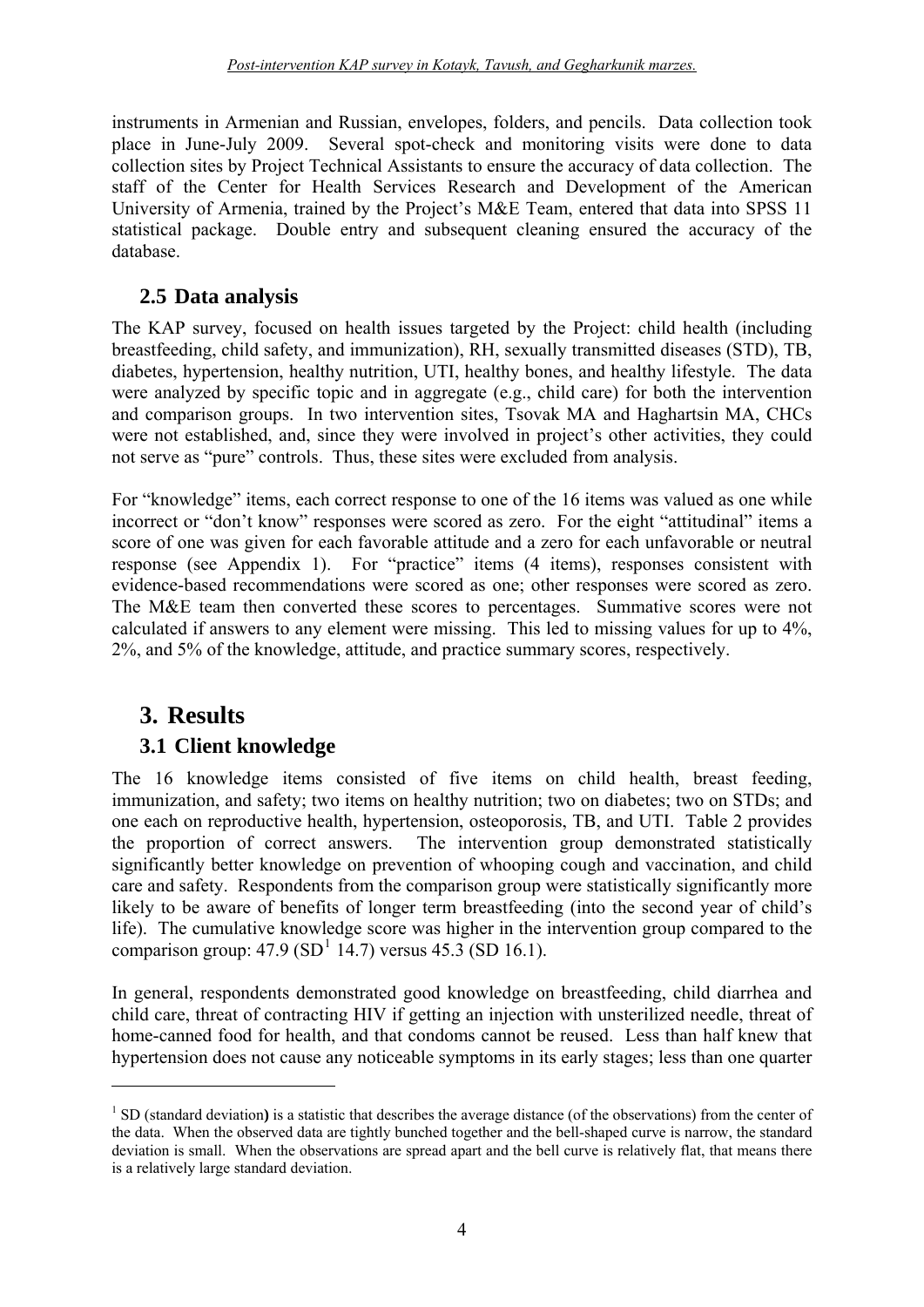of participants knew risk factors or symptoms of diabetes type II. Less than one third of all respondents knew that contraceptive pills do not protect from STDs and profuse night sweating could be a sign of TB (Table 2).

| <b>Knowlwdge statements</b> |                                                                                                                                                                   |             | <b>Intervention</b> | Comparison  |               |
|-----------------------------|-------------------------------------------------------------------------------------------------------------------------------------------------------------------|-------------|---------------------|-------------|---------------|
|                             |                                                                                                                                                                   | $\mathbf n$ | $\frac{0}{0}$       | $\mathbf n$ | $\frac{0}{0}$ |
| 1.                          | For the first six months of life, a baby does not need<br>any food or drink except breast milk. (true)                                                            | 128         | 76.2                | 113         | 68.1          |
|                             | 2. It is in child's best interest to be breastfed into the<br>second year of his life. (true)*                                                                    | 117         | 69.6                | 133         | 80.1          |
|                             | 3. Heavily dressing a child is a better way to prevent him<br>from getting whooping cough than vaccination.<br>$(false)*$                                         | 91          | 54.5                | 71          | 43.0          |
|                             | 4. A child less than 4 years old should not be allowed to<br>play with items smaller than his fist or toys with<br>components that can easily come loose. (true)* | 120         | 71.4                | 101         | 60.8          |
| 5.                          | When a child has diarrhea, he/she should be given<br>liquids more than he/she normally drinks. (true)                                                             | 124         | 73.8                | 122         | 74.4          |
|                             | 6. Home-canned food can be threatening for health.<br>(true)                                                                                                      | 120         | 71.4                | 112         | 67.9          |
| 7.                          | Fried food is healthier than baked food. (false)                                                                                                                  | 14          | 8.4                 | 25          | 15.1          |
| 8.                          | Excessive use of coffee cannot increase the risk of<br>bone fractures. (false)                                                                                    | 19          | 11.3                | 28          | 16.9          |
|                             | 9. Obesity does not contribute to the onset of adults'<br>(type II) diabetes. (false)                                                                             | 37          | 22.0                | 39          | 23.4          |
|                             | 10. Frequent urination or excessive urine volume is not a<br>sign of diabetes. (false)                                                                            | 31          | 18.5                | 25          | 15.0          |
|                             | 11. At its early stages, high blood pressure does not cause<br>any noticeable symptoms. (true)*                                                                   | 80          | 48.2                | 62          | 37.6          |
|                             | 12. Profuse night sweating could be a sign of tuberculosis.<br>(true)                                                                                             | 52          | 31.1                | 43          | 25.9          |
|                             | 13. Urinary tract infections are more frequent in boys than<br>in girls. (false)                                                                                  | 38          | 22.9                | 24          | 14.5          |
|                             | 14. Contraceptive pills protect from sexually transmitted<br>diseases. (false)                                                                                    | 51          | 30.5                | 47          | 28.3          |
|                             | 15. Condoms can be re-used. (false)                                                                                                                               | 132         | 78.6                | 132         | 79.5          |
|                             | 16. A person is at risk of contracting HIV if given an<br>injection with an unsterilized needle. (true)                                                           | 136         | 81.0                | 123         | 73.7          |
|                             | Cumulative knowledge score, mean (SD)                                                                                                                             |             | 47.9 (14.7)         |             | 45.3(16.1)    |

**Table 2. Correct answers, by intervention and comparison groups** 

*\*Statistically significant difference between intervention and comparison groups, p[2](#page-10-0) ≤ 0.05* 

1

<span id="page-10-0"></span><sup>&</sup>lt;sup>2</sup> P-value is a measure of statistical significance. The P-value represents the probability that a difference between groups happened by chance. An example would be differences in the average birth weight of newborns in two different income groups. A lower P-value for any difference in outcomes indicates a lower probability that the difference was a result of chance. Results with a low P value are considered statistically significant. For example, a p-value of .01 ( $p = .01$ ) means there is a 1 in 100 chance the result occurred by chance. For most social science research, a p-value of .05 or less is considered acceptable.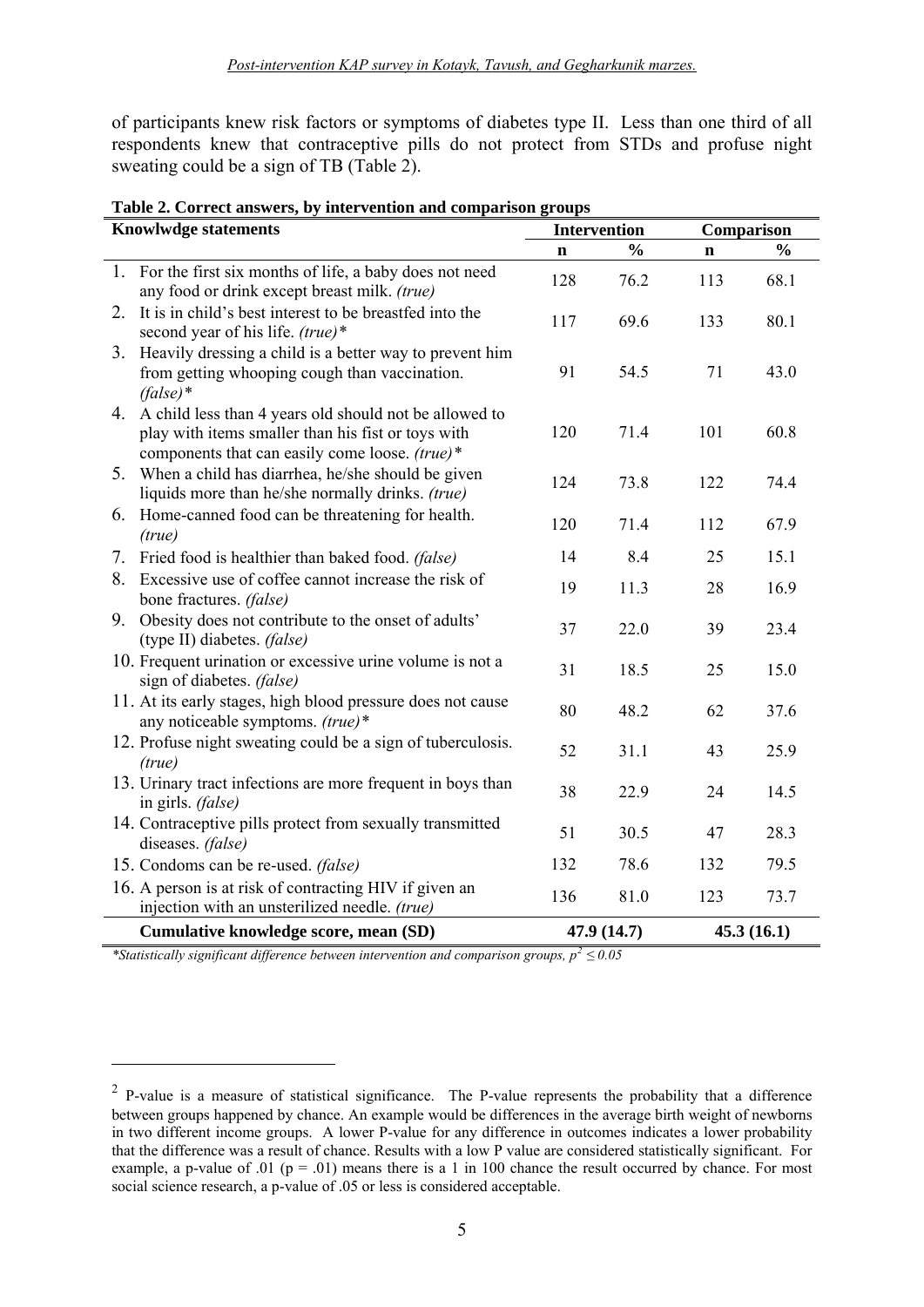# **3.2 Client attitudes**

<span id="page-11-0"></span>The eight attitudinal items addressed healthy lifestyle, child health, and reproductive health (two items each), and diabetes and hypertension (one item each). The proportion of respondents exhibiting the desired attitude was generally higher in the intervention group (Table 3). The mean cumulative attitude score was statistically significantly higher in the intervention group: 62.9% (SD 18.5) versus 58.2% (SD 17.9) in the comparison group. The intervention group demonstrated statistically significantly higher levels of desired attitudes towards prevention of diabetes complications and birth spacing. In general, respondents demonstrated desired attitudes towards regular medical check-ups, healthy lifestyle, and brushing of teeth of preschoolers. The greatest attitudinal deficits among all respondents related to physical activity as a preventive measure for hypertension, provider's capacity to recommend contraceptive methods, and adherence to vaccination schedule.

| <b>Attitudinal statements</b> |                                                                                                                                                                                                                                | Intervention |               | Comparison  |               |
|-------------------------------|--------------------------------------------------------------------------------------------------------------------------------------------------------------------------------------------------------------------------------|--------------|---------------|-------------|---------------|
|                               |                                                                                                                                                                                                                                | $\mathbf n$  | $\frac{0}{0}$ | $\mathbf n$ | $\frac{0}{0}$ |
|                               | 1. Most people need regular medical check-ups in<br>order to maintain their health. (desired)                                                                                                                                  | 156          | 92.9          | 155         | 92.3          |
| 2.                            | Many people can become healthier by changing<br>their lifestyle and behaviors. (desired)                                                                                                                                       | 126          | 75.0          | 132         | 79.5          |
| 3.                            | Physically active lifestyle cannot prevent<br>hypertension. (undesired)                                                                                                                                                        | 36           | 21.6          | 31          | 18.6          |
| 4.                            | Diabetes complications may be prevented if blood<br>glucose level is well controlled. (desired)*                                                                                                                               | 129          | 76.8          | 105         | 63.6          |
| 5.                            | Vaccine schedules are general guides and it doesn't<br>really matter if the schedule is strictly followed. For<br>instance, it is OK if a child is vaccinated within six<br>months of the appropriate time. <i>(undesired)</i> | 71           | 42.8          | 62          | 37.3          |
| 6.                            | There is no need to brush teeth of a preschooler.<br>(undesired)                                                                                                                                                               | 124          | 73.4          | 112         | 67.1          |
| 7.                            | At least three years of spacing between births is<br>good for both mother's and newborn's health.<br>$(desired)*$                                                                                                              | 133          | 79.2          | 114         | 68.7          |
| 8.                            | Healthcare provider cannot be helpful to a couple in<br>selecting an appropriate method of contraception?<br>(undesired)                                                                                                       | 68           | 40.5          | 63          | 38.0          |
|                               | Cumulative attitudinal score, mean (SD)*                                                                                                                                                                                       |              | 62.9(18.5)    |             | 58.2(17.9)    |

#### **Table 3. Desired attitudes, by intervention and comparison group**

*\*Statistically significant difference between intervention and comparison groups, p ≤ 0.05* 

### **3.3 Client practices**

<span id="page-11-1"></span>The four practice items included two on healthy lifestyle (smoking and preventive primary care visits) and two on healthy nutrition (use of salt and solid fats such as butter, margarine, or lard). Table 4 shows the proportion of those who reported recommended behaviors. The mean cumulative practice score was slightly higher in the comparison group. The only statistically significant difference was observed in the proportion of non-smokers between groups with higher smoking rates in the intervention group. This could be explained by the larger proportion of men in the intervention group (28.0% vs. 22.9%). The proportion of non-smokers was dramatically higher in both groups than the population rates for the country, but this finding was an artifact of the large proportion of women (74.6%) in the sample.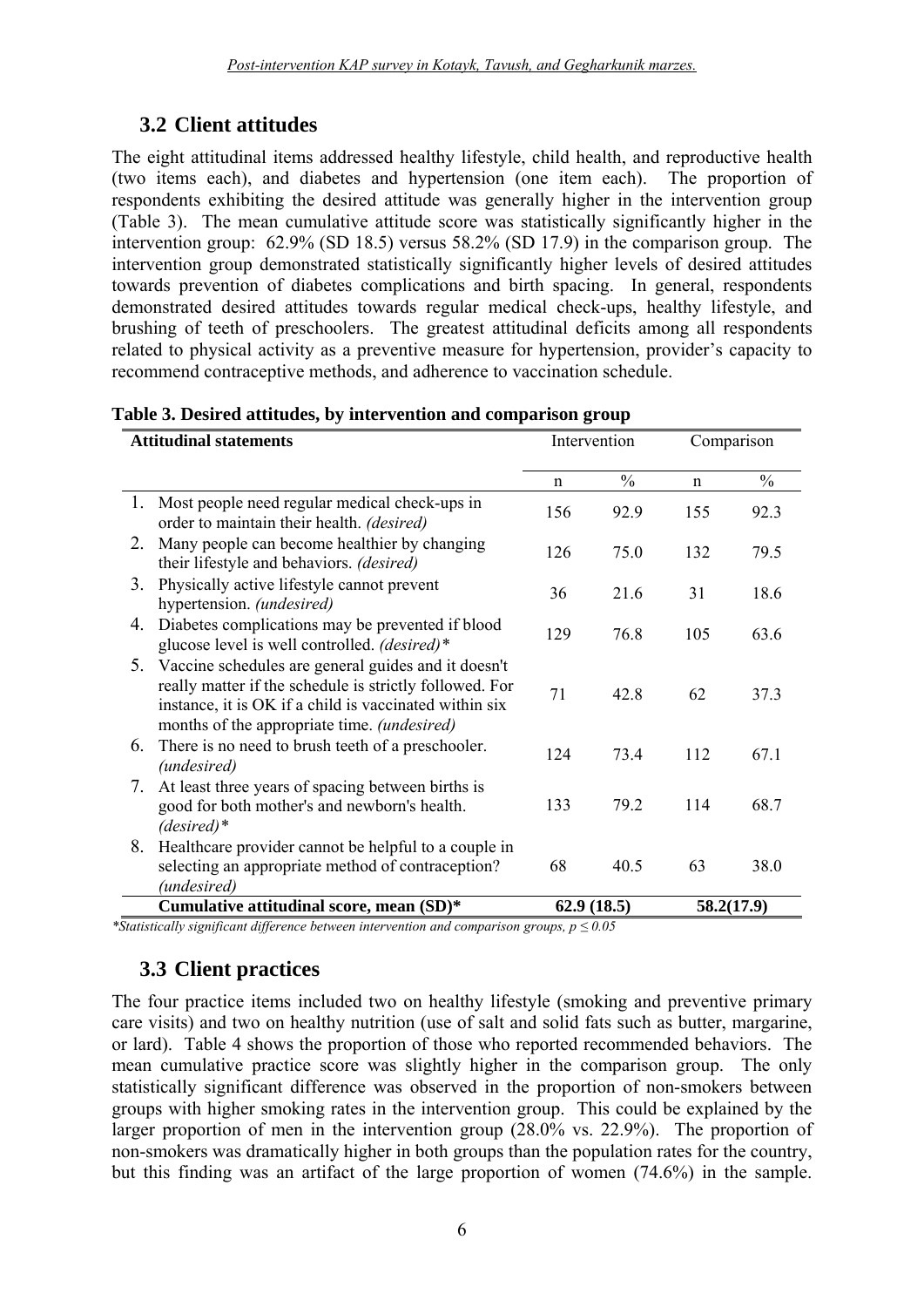Examining smoking by gender among all respondents provides smoking estimates closer to that of the population as a whole: 1.2% of women and 60.7% of men ( $p \le 0.000$ ) (Table 5).

|                                                     | <b>Intervention</b> |               | Comparison |               |
|-----------------------------------------------------|---------------------|---------------|------------|---------------|
|                                                     | n                   | $\frac{6}{6}$ | n          | $\frac{0}{0}$ |
| Non-smoker*                                         | 132                 | 79.0          | 148        | 88.1          |
| Does not add salt in his/her meal before tasting it | 130                 | 80.2          | 132        | 81.0          |
| Usually fries with vegetable oils                   | 88                  | 52.7          | 97         | 57.7          |
| 4. Had preventive health visit within past year     | 97                  | 58.1          | 90         | 54.2          |
| Cumulative practice score, mean (SD)                | 67.1(26.1)          |               | 70.2(21.9) |               |

#### **Table 4. Desired practices, by intervention and comparison group**

*\*Statistically significant difference between intervention and comparison groups, p ≤ 0.05* 

#### **Table 5. Smoking practice, by gender**

|            | <b>Male</b>        |      |     | Female |
|------------|--------------------|------|-----|--------|
|            | $\frac{0}{0}$<br>n |      |     |        |
| Smoker     |                    | 60 ° |     |        |
| Non-smoker |                    | 39.  | 246 |        |

Most respondents (83.9% of intervention respondents and 76.0% comparison respondents) reported interest in receiving information on health-related topics in the future. Many people stated that they were interested in all topics. Among most frequently mentioned topics of interest were hypertension and CVD, diabetes, child care, RH, and healthy lifestyle.

The majority of intervention respondents mentioned that they received PE materials (Table 6). About two-thirds of them mentioned that they have participated in some activities led by a CHC. About 80% of respondents in intervention sites mentioned that they received printed health education materials from a CHC member and about 70% of intervention respondents mentioned that they read all those materials.

|                                 | <b>Intervention</b> |               |  |
|---------------------------------|---------------------|---------------|--|
| <b>Received information on:</b> |                     |               |  |
|                                 | n                   | $\frac{0}{0}$ |  |
| Open enrollment                 | 35                  | 72.9          |  |
| Bone diseases                   | 32                  | 66.7          |  |
| <b>Diabetes</b>                 | 32                  | 66.0          |  |
| STD prevention                  | 31                  | 67.4          |  |
| High blood pressure prevention  | 34                  | 73.9          |  |
| Child nutrition                 | 32                  | 69.6          |  |
| Children safety                 | 33                  | 77.1          |  |
| Family planning                 | 29                  |               |  |

#### **Table 6. Proportion of respondents receiving PE materials**

About 66% of respondents in the intervention sites mentioned that health information received from the CHCs influenced their decision to visit a health facility. An overwhelming majority of intervention respondents mentioned that CHC's work was useful (or somewhat useful) to solve health problems in their communities (70.6% and 25.5%).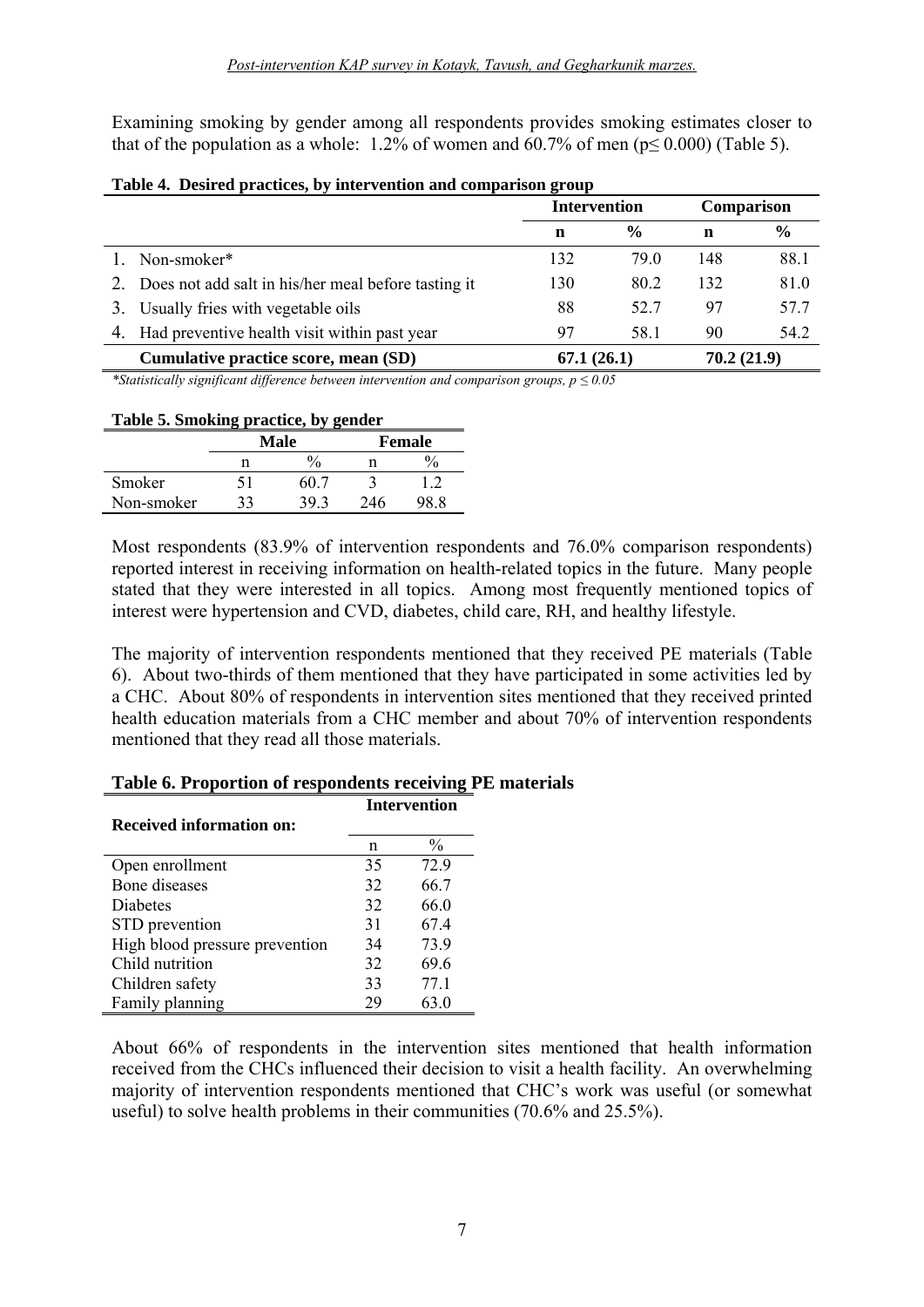### **3.4 Client KAP levels by PHCR Project targeted topics**

<span id="page-13-0"></span>Aggregate KAP scores were computed by health topic (combining related knowledge, attitude, and practice items for a given topic) and reported as a percentage. This resulted in scores for child health & care (seven items, including breastfeeding, vaccination, child care, and child safety), breastfeeding (two items), vaccination (two items), child care (two items), child safety (one item), healthy nutrition (four items), healthy lifestyle (four items), diabetes (three items), reproductive health (three items), hypertension (two items), STDs (two items), osteoporosis (one item), TB (one item), and UTI (one item). Table 7 presents the results comparing the intervention and comparison groups by topic. Significantly higher scores were observed for aggregate KAP scores for child safety and vaccination in the intervention group, and marginally significant scores for UTIs. The aggregate KAP sore for osteoporosis, UTIs, hypertension, diabetes, and TB were the lowest both in the intervention and comparison groups. The overall KAP score was slightly higher in the intervention group compared to the comparison group, but this difference was not statistically significant (Table 7).

**Table 7. Aggregate KAP scores by health topics, intervention and comparison groups** 

|                            | Intervention |             |     | Comparison  |
|----------------------------|--------------|-------------|-----|-------------|
|                            | n            | Mean (SD)   | N   | Mean (SD)   |
| Child care (cumulative)    | 165          | 66.0 (19.3) | 163 | 61.5(22.3)  |
| Breastfeeding              | 168          | 72.9(31.8)  | 166 | 74.1 (32.0) |
| Vaccination*               | 165          | 49.1 (37.2) | 165 | 40.3(37.8)  |
| Child care                 | 168          | 73.8(32.3)  | 164 | 70.4 (33.6) |
| Child safety*              | 168          | 71.4(45.3)  | 166 | 60.8(48.9)  |
| Healthy nutrition          | 160          | 53.3 (21.2) | 160 | 55.5(22.2)  |
| Healthy lifestyle          | 166          | 76.4(22.2)  | 164 | 78.2 (18.8) |
| <b>Diabetes</b>            | 168          | 39.1(28.0)  | 165 | 34.1(27.3)  |
| Reproductive health        | 168          | 66.1(27.4)  | 166 | 62.0(28.9)  |
| Hypertension               | 165          | 34.8 (33.8) | 165 | 28.2 (34.6) |
| <b>STDs</b>                | 167          | 56.0 (31.9) | 166 | 51.2(31.1)  |
| Osteoporosis               | 168          | 11.3(31.8)  | 166 | 16.9(37.6)  |
| Tuberculosis               | 167          | 31.1(46.4)  | 166 | 25.9(43.9)  |
| Urinary tract infections** | 166          | 22.9(42.1)  | 165 | 14.5(35.4)  |
| Overall KAP score          | 149          | 54.5 (12.7) | 157 | 52.6(13.5)  |

*\*Statistically significant difference between intervention and comparison groups, p ≤ 0.05 \*\*Marginally significant difference between intervention and comparison groups, p ≤ 0.055* 

### **3.5 Client KAP levels by socio-demographic characteristics**

<span id="page-13-1"></span>Tables 8 and 9 summarize respondents' KAP level by socio-demographic characteristics. Women had more favorable practices than men and demonstrated higher overall scores. Older respondents exhibited significantly higher practice scores. Higher education level was statistically significantly positively associated with desired knowledge, attitudes, and overall scores. Respondents with perceived higher standard of living demonstrated better overall KAP scores. However, no association was detected between the family monthly income and KAP score. Knowledge and attitude varied across marzes, with Kotayk residents demonstrating statistically significantly more favorable scores.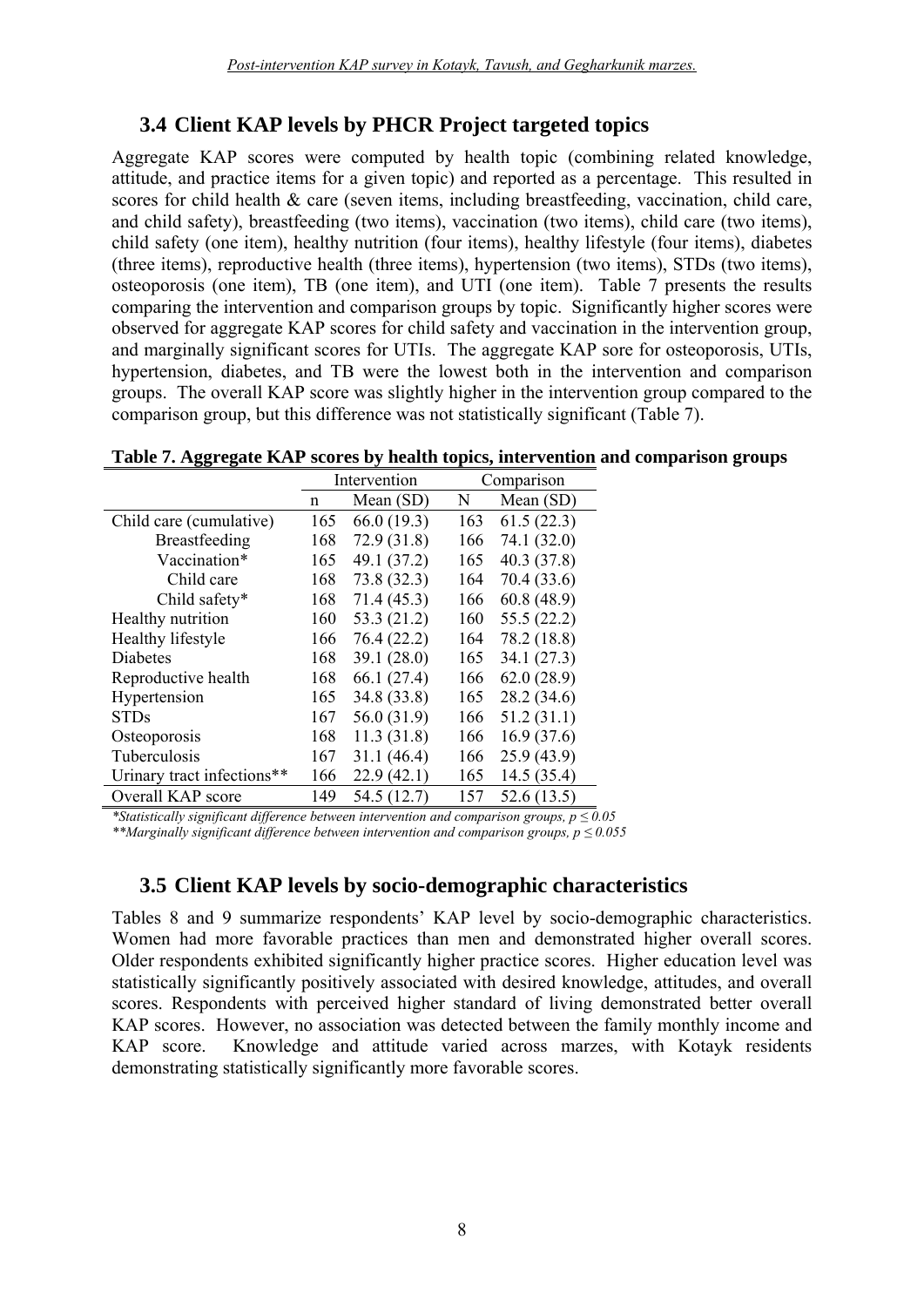|                                      | Knowledge      | Attitude       | Practice       | Overall KAP                |
|--------------------------------------|----------------|----------------|----------------|----------------------------|
|                                      | score          | score          | score          | score                      |
|                                      | mean $(SD)$    | mean $(SD)$    | mean $(SD)$    | mean $(SD)$                |
| Age                                  |                |                |                |                            |
| Younger $(46^{\dagger})$             | 46.7(14.8)     | 62.1(16.9)     | $65.9(24.9)*$  | 53.3 (11.7)                |
| Older $(>46)$                        | 46.5(16.3)     | 58.9 (19.7)    | $71.9(22.7)^*$ | 53.9 (14.5)                |
| Gender                               |                |                |                |                            |
| Female                               | 47.5(15.2)     | 61.4(18.6)     | $73.9(20.6)*$  | $55.0(13.0)*$              |
| Male                                 | 44.4 (16.2)    | 58.2 (17.5)    | $53.7(26.8)^*$ | 49.8 $(13.0)$ *            |
| Education                            |                |                |                |                            |
| School $(< 10$ years)                | $41.1(16.7)^*$ | $55.8(18.0)^*$ | 65.4(25.8)     | 49.0 $(14.6)$ <sup>*</sup> |
| School (10 years)                    | 47.0(14.6)     | $58.5(18.2)^*$ | 68.9(25.6)     | $53.4(11.9)$ *             |
| Professional/technical               | 46.4(15.7)     | 62.8(18.2)     | 68.4(22.8)     | 53.7(13.8)                 |
| Institute/University or postgraduate | $52.7(14.3)^*$ | $68.9(17.0)*$  | 72.6(18.2)     | 59.9 (11.8)*               |
| Standard of living                   |                |                |                |                            |
| Below average                        | 44.1(16.4)     | 57.0(16.6)     | 67.1(25.7)     | $51.1(13.4)$ *             |
| Average                              | 48.3 $(15.0)$  | 62.2(19.6)     | $72.1(23.2)^*$ | $55.4(13.0)*$              |
| Above average                        | 46.7(14.1)     | 63.5(17.1)     | $61.7(20.8)*$  | 53.5 $(12.2)$              |

#### **Table 8. KAP scores by age, gender, education, standard of living**

*† Mean age* 

*\*Statistically significant difference, p ≤ 0.05* 

### **Table 9. KAP scores by monthly household income and marz**

|                          | Knowledge<br>score<br>mean(SD) | <b>Attitude</b><br>score<br>mean(SD) | <b>Practice</b><br>score<br>mean(SD) | <b>Overall</b><br><b>KAP</b> score<br>mean(SD) |
|--------------------------|--------------------------------|--------------------------------------|--------------------------------------|------------------------------------------------|
| <b>Monthly household</b> |                                |                                      |                                      |                                                |
| income (drams)           |                                |                                      |                                      |                                                |
| $<$ 25,000               | 45.1 (17.2)                    | 58.1 (15.9)                          | 69.3(26.7)                           | 52.3 (13.3)                                    |
| $25,000 - 50,000$        | 45.9(14.6)                     | 59.3 (19.3)                          | 68.9(25.1)                           | 52.8(13.1)                                     |
| $51,000 - 100,000$       | 50.2(15.5)                     | 62.2(19.2)                           | 69.8(21.2)                           | 56.0 (13.6)                                    |
| >101,000                 | 49.8 (10.5)                    | 66.3(14.5)                           | 58.3 (20.8)                          | 55.6(8.2)                                      |
| Marz                     |                                |                                      |                                      |                                                |
| Gegharkunik              | $43.2(15.2)^*$                 | $57.8(16.1)^*$                       | 66.9(23.2)                           | $50.7(12.2)^*$                                 |
| Kotayk                   | $49.2(16.4)^*$                 | $64.2(18.3)*$                        | 68.2(25.3)                           | $56.1(13.6)*$                                  |
| Tavush                   | 46.9(13.4)                     | 58.3 (20.3)                          | 72.5(22.8)                           | 53.2 (12.8)                                    |

*\*Statistically significant difference, p ≤ 0.05*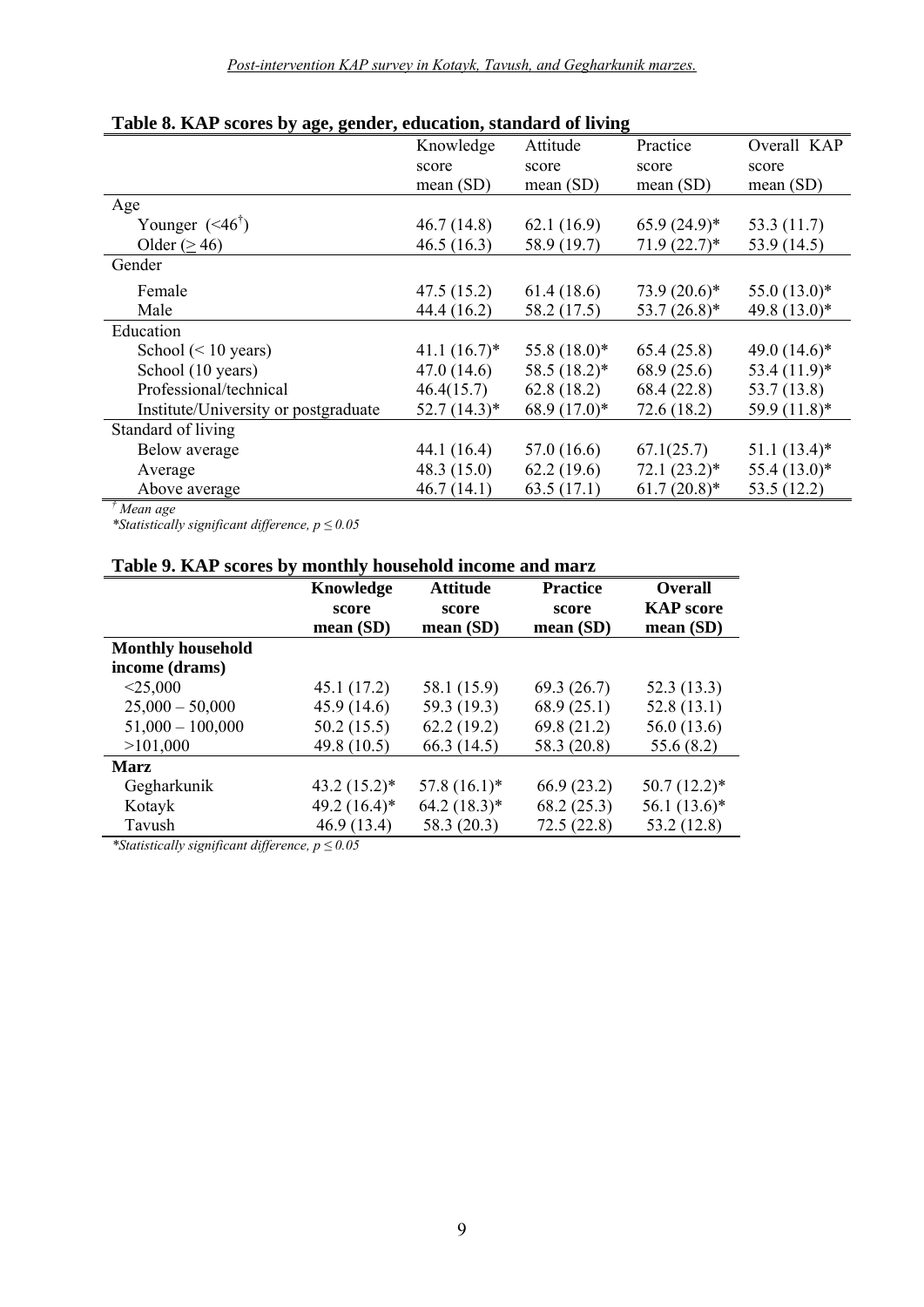# **4. Conclusions and Recommendations**

<span id="page-15-0"></span>The main KAP survey findings are summarized below:

#### **The intervention and comparison groups are different.**

- o Cumulative attitude scores were significantly higher in the intervention group (62.9%) compared to the comparison respondents (58.2%), but still low.
- o Cumulative knowledge score was higher in the intervention group, whereas the cumulative practice score was higher in the comparison group.
- o The overall KAP score was higher in the intervention group than in the comparison group (54.5% vs. 52.6%), however this difference was not statistically significant and lower than the desired levels.

**Most respondents want to receive health education information.** Most ( $> 75\%$ ) respondents in both groups expressed interest in receiving information on one or more health education topics. Many were interested in hypertension and CVD, diabetes, child care, reproductive health, and healthy lifestyle.

**Respondents in both groups know most about breastfeeding, child care and child safety, healthy lifestyle, and reproductive health. Intervention respondents demonstrate significantly better knowledge on child safety and vaccination**. The aggregate KAP score in the intervention group for child care and reproductive health was similarly high (66%).

### **Respondents know least about osteoporosis, hypertension, diabetes, and TB**.

o The lowest KAP scores were observed for osteoporosis, TB, hypertension, and diabetes (11.3%, 31.1%, 34.8%, and 39.1%, respectively). These findings stress the need for PE activities to target these topics during CHC trainings.

**Smoking rates by gender in the surveyed population are close to the population**  estimates. About 1% of women and 61% of men in the surveyed population were smokers.

**More respondents in the intervention group report having preventive visits to health facilities.**

**Respondents from Gegharkunik marz demonstrate significantly lower knowledge, attitude, and overall KAP scores.** Knowledge, attitude, and overall KAP scores in Gegharkunik marz were the lowest among the three marzes in Zone 2 indicating the need for more active education interventions in Gegharkunik marz.

**Practice scores are positively associated with age. Overall KAP scores are positively associated with education.** 

- o Older respondents demonstrated higher practice scores compared to younger ones suggesting the need to target younger populations.
- o Higher education level was positively associated with desired knowledge, attitude, and overall KAP scores, suggesting the need to target population with lower education levels.

Analysis and comparison of intervention and comparison groups demonstrate that the project is working as intended. Several significant findings with implications for guiding further development of public education activities emerged from this assessment:

Although comparison of patients' cumulative knowledge scores demonstrates better results in the intervention sites, they are still low.

Lack of knowledge about widespread non-communicable diseases (osteoporosis, hypertension, and diabetes) and TB indicates the need to address these topics during public education activities.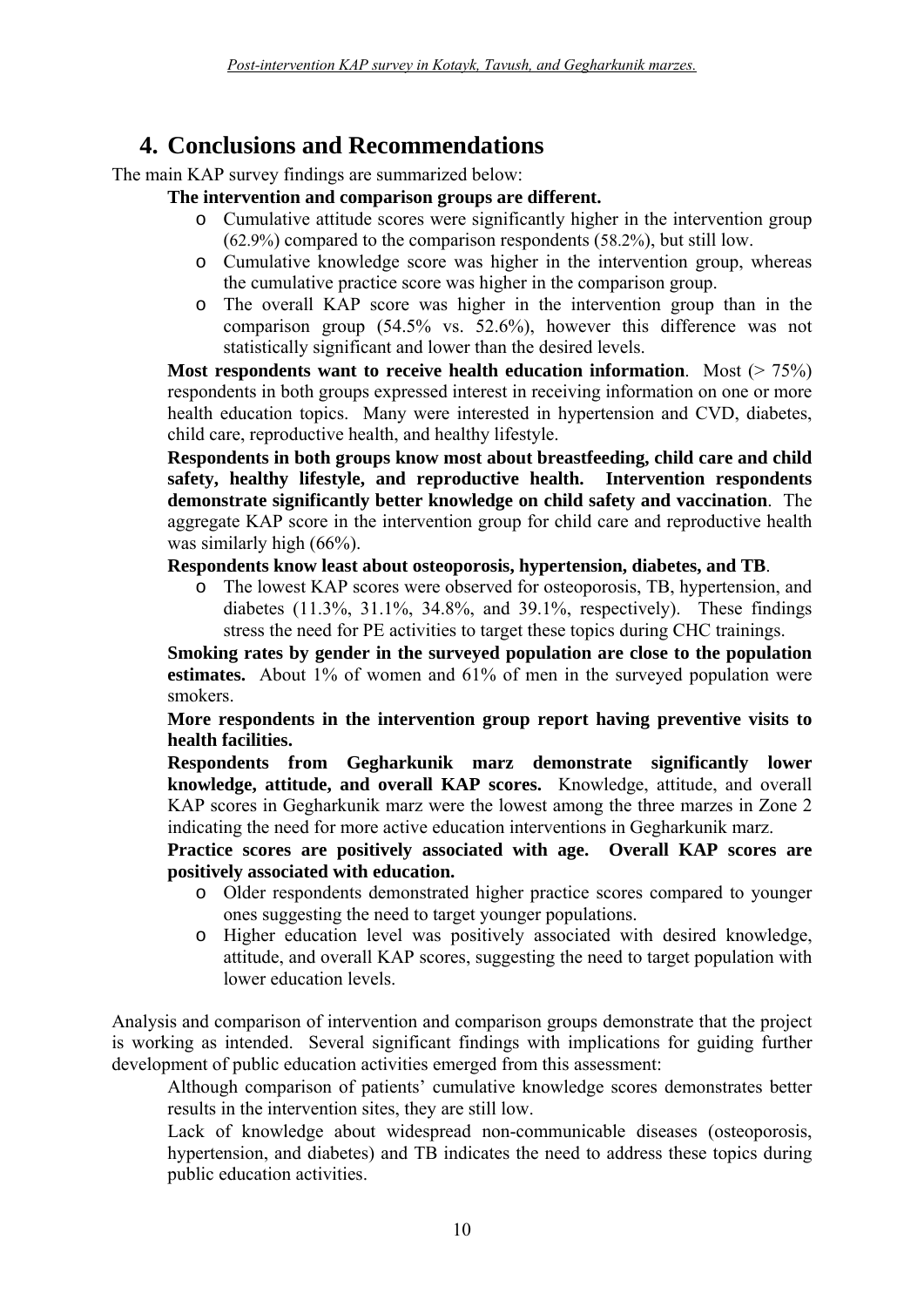Desire to receive health education materials, expressed by most respondents, indicates the need to continue health education activities in communities.

High smoking rates in men indicate importance of continuous and consistent efforts to reduce tobacco consumption in Armenia.

Low KAP scores in Gegharkunik marz compared to other marzes in Zone 2 indicate the importance of continuing educational activities particularly in this marz.

Given better KAP scores in communities where CHCs are established, it is important to expand the role of CHCs, continuously involve them in PE activities, as well as to establish CHCs in villages not targeted by the PHCR project.

Findings of KAP surveys in Zones 1, 2 and 3-1 were generally consistent. In all zones intervention respondents demonstrated higher KAP scores than comparison groups, but still low. The highest KAP score observed in Zone 1 did not exceed 57%. Intervention respondents in all surveys demonstrated higher knowledge in topics related to child care, reproductive health, and prevention of STDs. The lowest scores were observed for such noncommunicable diseases as osteoporosis, diabetes, and hypertension.

Women demonstrated consistently higher scores than men. Higher education was positively associated with higher scores across all zones. In all surveys the overwhelming majority of respondents expressed desire to receive health education information.

Findings of the KAP surveys indicate the importance of continuing health education activities with specific emphasis on non-communicable diseases, prevention of smoking, and particularly directing messages to men and to less educated population.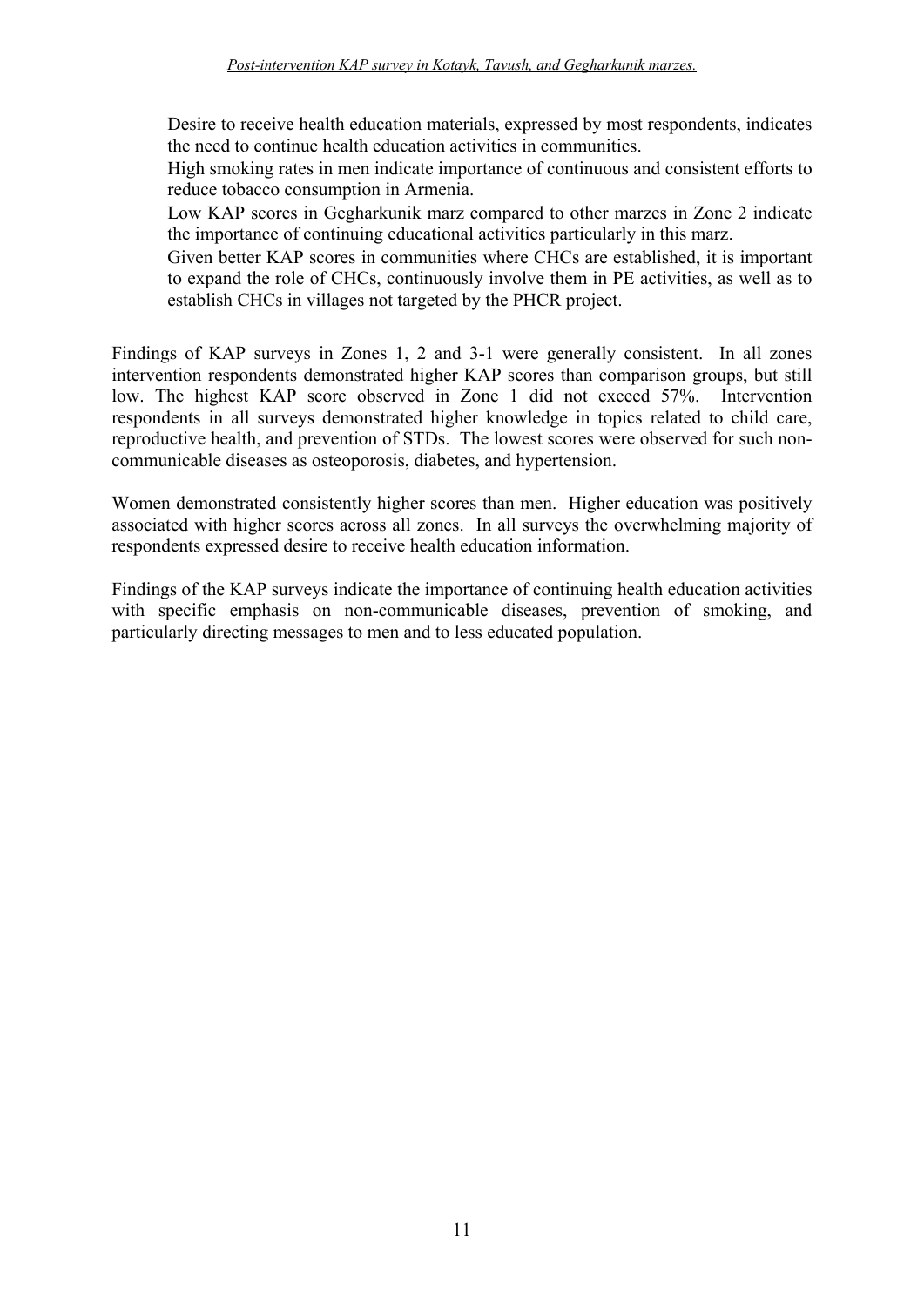# <span id="page-17-0"></span>**Appendix 1. Health Knowledge, Attitude, & Practice Survey**

 *The following questions assess your attitudes about several health-related issues. Your answers will help us to better organize and evaluate health education activities in your community. Thanks in advance.* 

|    | 1. For the first six months of life, a baby does not need<br>any food or drink except breast milk.                                                        | 1. True | 2.False  | 3. Don't know |
|----|-----------------------------------------------------------------------------------------------------------------------------------------------------------|---------|----------|---------------|
| 2. | It is in child's best interest to be breastfed into the<br>second year of his life.                                                                       | 1. True | 2. False | 3. Don't know |
|    | 3. Heavily dressing a child is a better way to prevent him<br>from getting whooping cough than vaccination.                                               | 1. True | 2. False | 3. Don't know |
|    | 4. A child less than 4 years old should not be allowed to<br>play with items smaller than his fist or toys with<br>components that can easily come loose. | 1. True | 2. False | 3. Don't know |
|    | 5. When a child has diarrhea, he/she should be given<br>liquids more than he/she normally drinks.                                                         | 1. True | 2. False | 3. Don't know |
| 6. | Home-canned food can be threatening for health.                                                                                                           | 1. True | 2. False | 3. Don't know |
| 7. | Fried food is healthier than baked food.                                                                                                                  | 1. True | 2. False | 3. Don't know |
| 8. | Excessive use of coffee cannot increase the risk of<br>bone fractures.                                                                                    | 1. True | 2. False | 3. Don't know |
|    | 9. Obesity does not contribute to the onset of adults'<br>(type II) diabetes.                                                                             | 1. True | 2. False | 3. Don't know |
|    | 10. Frequent urination or excessive urine volume is not a<br>sign of diabetes.                                                                            | 1. True | 2. False | 3. Don't know |
|    | 11. At its early stages, high blood pressure (hypertension)<br>does not cause any noticeable symptoms.                                                    | 1. True | 2. False | 3. Don't know |
|    | 12. Profuse night sweating could be a sign of tuberculosis.                                                                                               | 1. True | 2. False | 3. Don't know |
|    | 13. Urinary tract infections are more frequent in boys than<br>in girls.                                                                                  | 1. True | 2. False | 3. Don't know |
|    | 14. Contraceptive pills protect from sexually transmitted<br>diseases.                                                                                    | 1. True | 2. False | 3. Don't know |
|    | 15. Condoms can be re-used.                                                                                                                               | 1. True | 2. False | 3. Don't know |
|    | 16. A person is at risk of contracting Human<br>Immunodeficiency Virus if he is given an injection<br>with an unsterilized needle.                        | 1. True | 2. False | 3. Don't know |

**For each statement given, please indicate whether you think it is true or false.**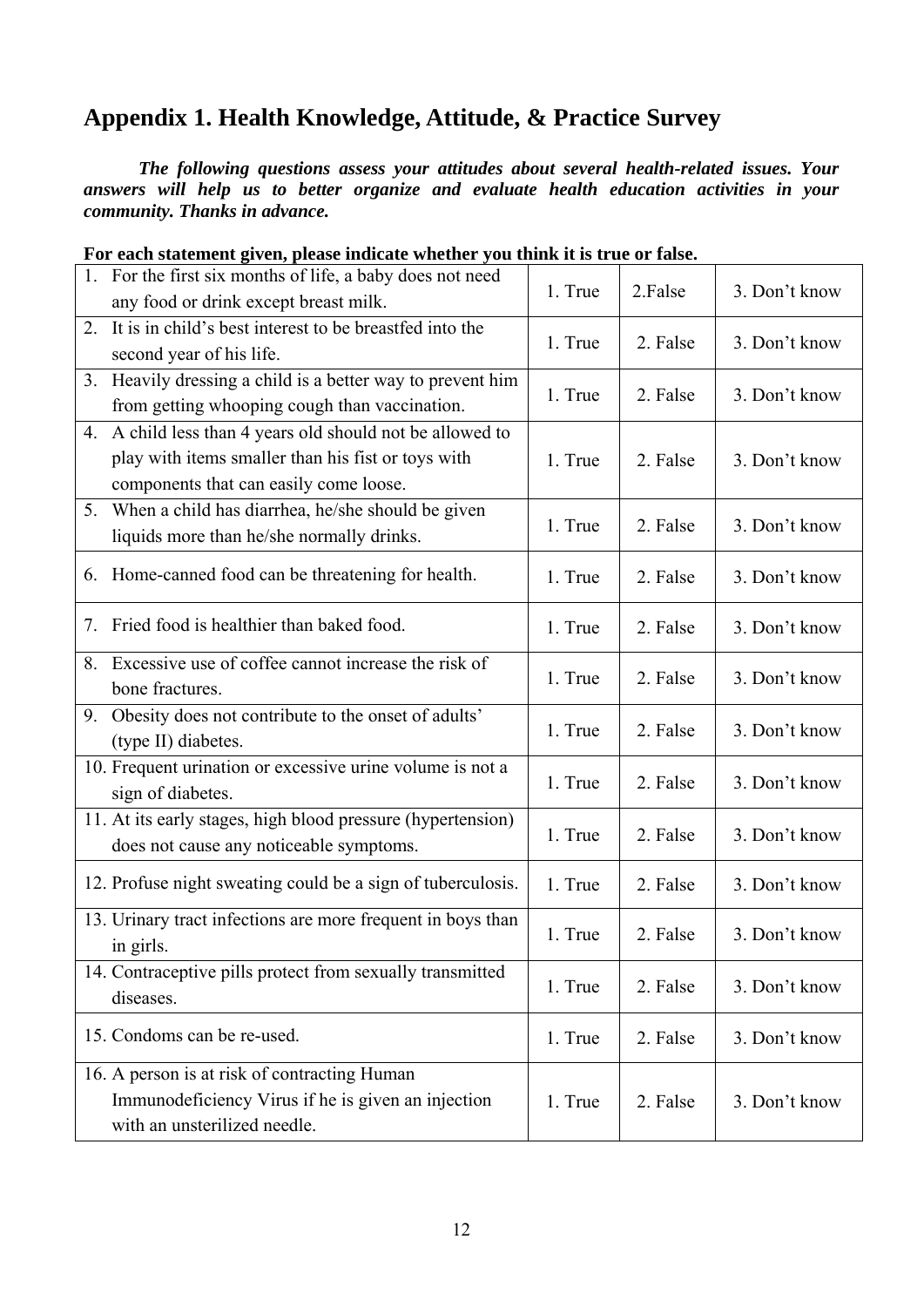# **Do you think that...**  17. Most people need regular medical check-ups in order to maintain their health? 1. Agree 2. Disagree 3. Unsure 18. Many people can become healthier by changing their lifestyle and behaviors? 1. Agree 1. Agree 2. Disagree 3. Unsure 19. Physically active lifestyle cannot prevent hypertension?  $\begin{vmatrix} 1. \text{Agree} \\ 2. \text{Disagree} \end{vmatrix}$  2. Disagree 3. Unsure 20. Diabetes complications may be prevented if blood glucose level is well controlled? 1. Agree 2. Disagree 3. Unsure 21. Vaccine schedules are general guides and it doesn't really matter if the schedule is strictly followed. For instance, it is OK if a child is vaccinated within six months of the appropriate time? 1. Agree  $\begin{array}{|c|c|c|} \hline \end{array}$  2. Disagree  $\begin{array}{|c|c|c|} \hline \end{array}$  3. Unsure 22. There is no need to brush teeth of a preschooler?  $\begin{array}{|l|} \hline \end{array}$  1. Agree  $\begin{array}{|l|} \hline \end{array}$  2. Disagree  $\begin{array}{|l|} \hline \end{array}$  3. Unsure 23. At least three years of spacing between births is good for both mother's and newborn's health? 1. Agree 2. Disagree 3. Unsure 24. Healthcare provider cannot be helpful to a couple in selecting an appropriate method of contraception?  $1.$  Agree  $\begin{array}{|l|l|} 2.$  Disagree  $\end{array}$  3. Unsure **The following questions refer to your lifestyle.**  25. Do you currently smoke? 1. Yes 2. No 26. Do you add salt in your meal before testing it? 1. Yes 2. No

27. What do you (or a family member) usually use when frying potato or vegetables: *(please mark only one option)*.

- 1. Butter or melted butter 5. Lard 2. Ready made oil 6. Other*(specify)*  3. Vegetable oil 7. Nothing (do not fry) 4. Margarine 8. Don't know
- 28. During the last year, did you visit a healthcare provider for a preventive check-up (help to avoid getting sick in future)? 1. Yes 2. No
- 29. Would you like to receive information on health-related topics in future?
	- 1. Yes (please, indicate the topics) 2. No
- 30. To your knowledge, has a Community Health Committee (CHC) been established in your community (CHC is a group of villagers who passed training and are involved in health education activities in your village)?

 1. Yes 2. No (If no, do not answer the remaining questions. Thank you for participating in the survey!)

31. Have you or a family member participated in any CHC-led community activities in the last 12 months?  $1. Yes$   $2. No$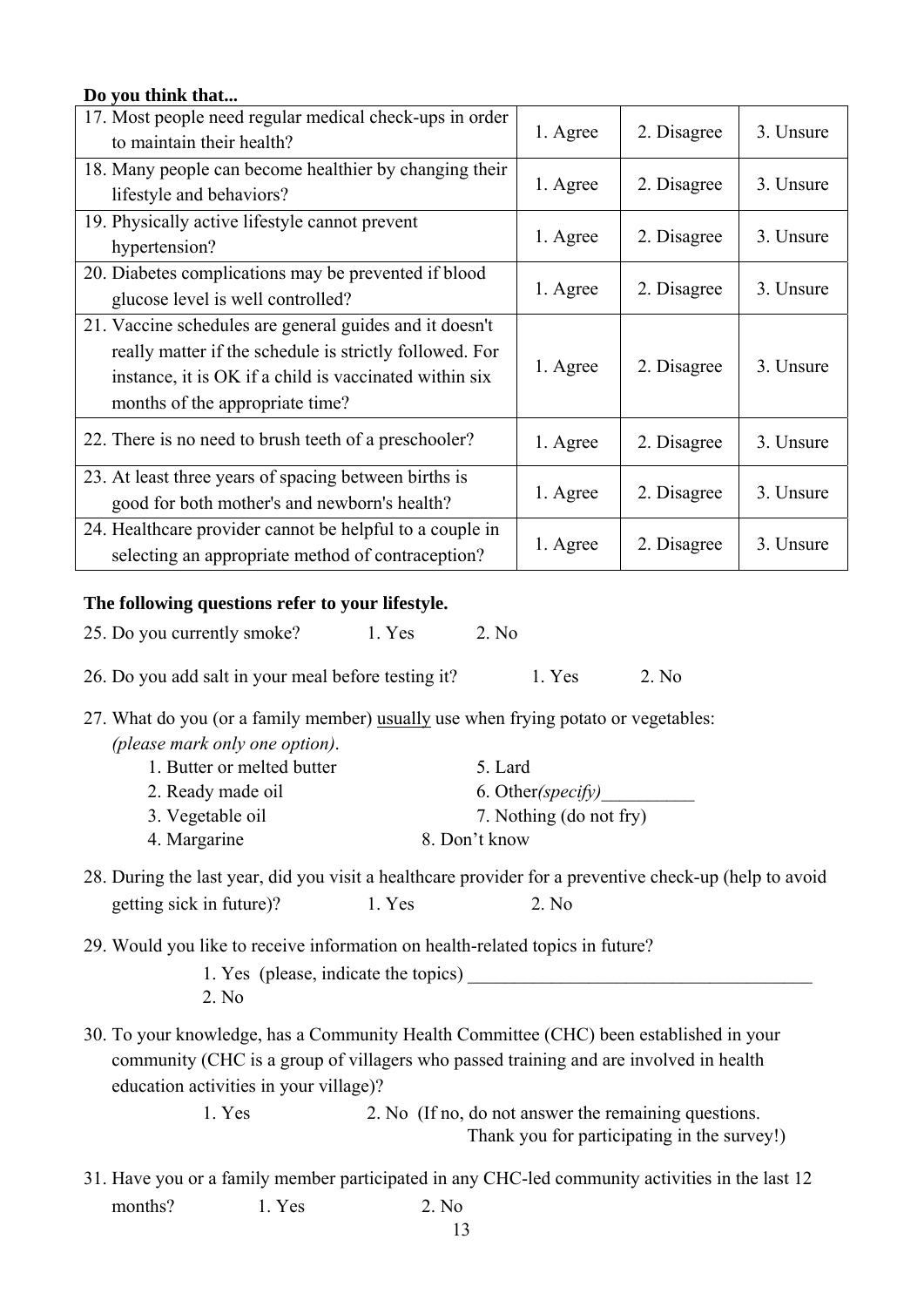- 32. Have you received any health-related written materials from a CHC member (including a PHC nurse) - any leaflets, brochures, etc.?
	- 1. Yes 2. No (If no, go to question 34)
- 33. Have you read these materials?
	- 1. Yes, all of them 2. Yes, some of them 3. No
- 34. Please indicate if you have received any information on the following healthcare topics from the CHC members or through the CHC activities.

| 1. Open enrollment                             | 1. Yes | 2. No |
|------------------------------------------------|--------|-------|
| 2. Healthy bones                               | 1. Yes | 2. No |
| 3. Diabetes                                    | 1. Yes | 2. No |
| 4. Prevention of Sexually transmitted diseases | 1. Yes | 2. No |
| 5. Hypertension                                | 1. Yes | 2. No |
| 6. Child nutrition                             | 1. Yes | 2. No |
| 7. Child safety                                | 1. Yes | 2. No |
| 8. Family Planning                             | 1. Yes | 2. No |

35. Have any of your visit(s) to a health care facility been motivated by the information received from the CHC members or through the CHC activities?

|  | 1. Yes |  |  | 2. To some extent |  | 3. No |
|--|--------|--|--|-------------------|--|-------|
|--|--------|--|--|-------------------|--|-------|

36. Do you think that CHC activities help your community in dealing with community health issues?

1. Yes 2. To some extent 3. No

37. **Please, indicate your: a. Age:** 

**b. Gender**: 1. Female 2. Male

#### **c. The highest level of education you completed**:

- 1. School (less than 10 years)
- 2. School (10 years)
- 3. Professional technical education (10-13 years)
- 4. Institute/University or Postgraduate

#### **d. Your family's general standard of living:**

- 1. Substantially below average
- 2. Little below average
- 3. Average
- 4. Little above average
- 5. Substantially above average

#### **e. Average monthly income of your household:**

- 1. Less than 25,000 drams
- 2. 25,000 50,000 drams
- 3. 51,000-100,000 drams
- 4. 101,000-250,000 drams
- 5. More than 250,000 drams
- 99. Don't know

**f. How many people live in your household (including children)?** people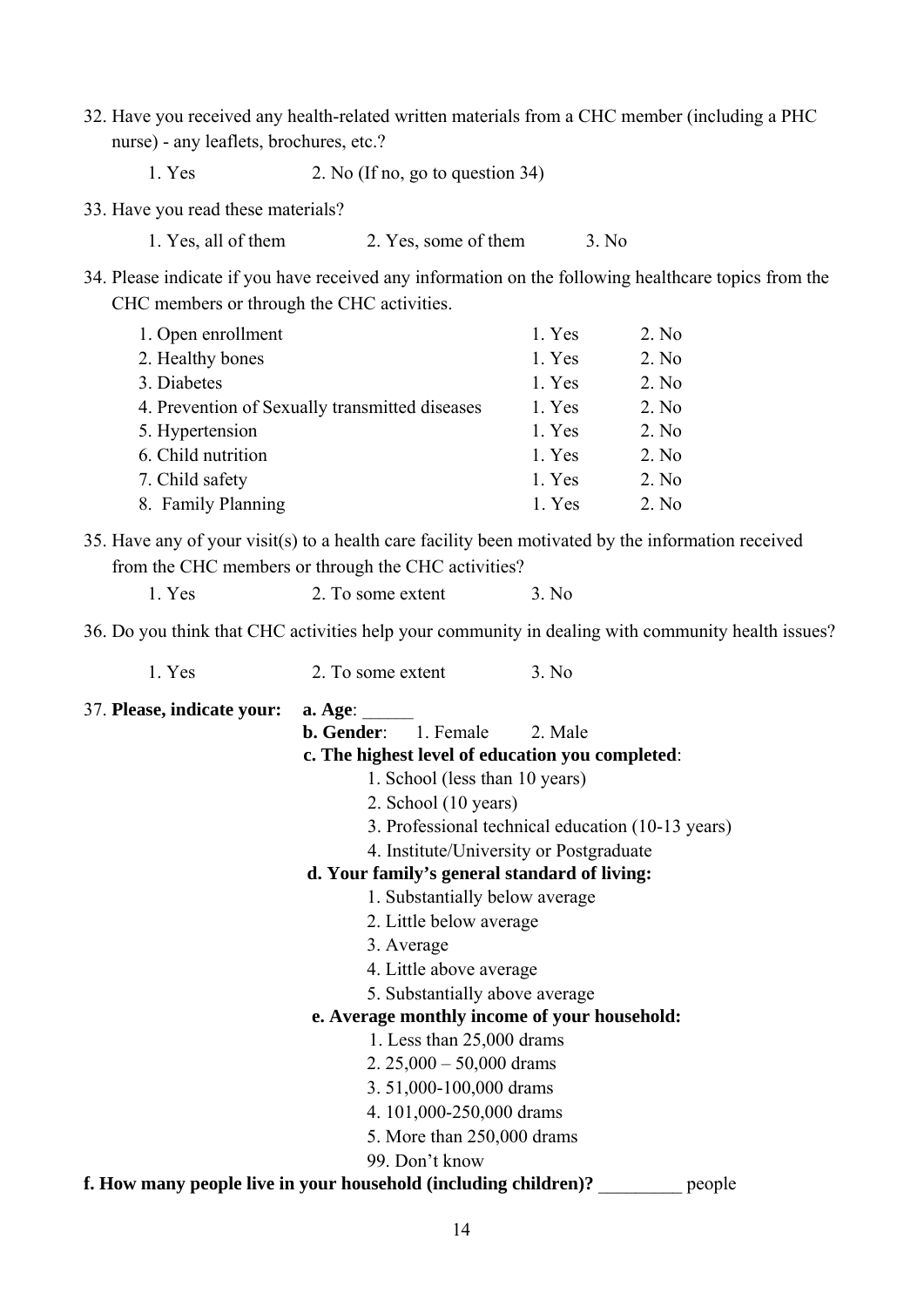*Thank you for participating in the survey!*